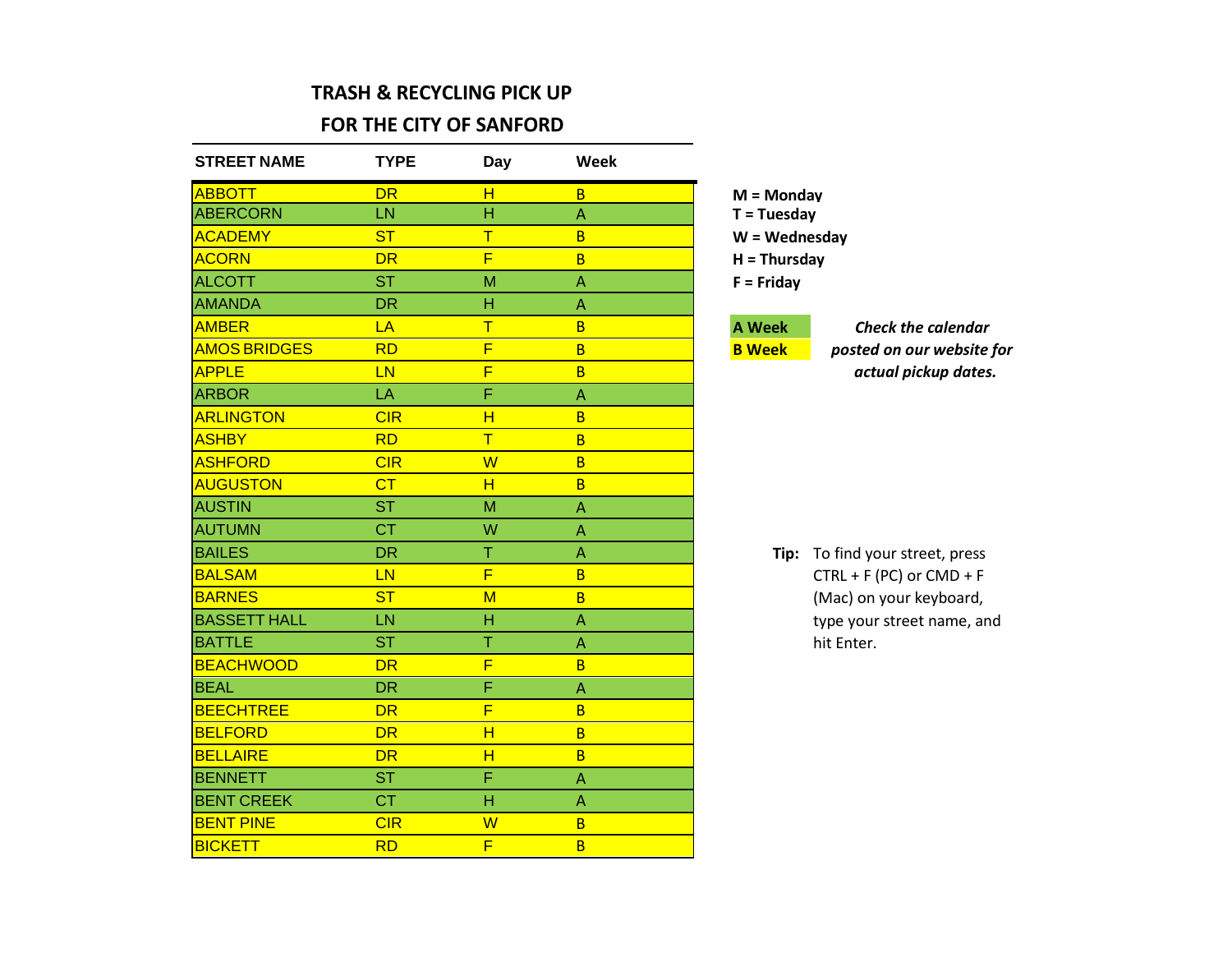| <b>STREET NAME</b>  | <b>TYPE</b> | <b>Day</b>              | Week                      |                 |                              |
|---------------------|-------------|-------------------------|---------------------------|-----------------|------------------------------|
| <b>BIRCH</b>        | <b>ST</b>   | Τ                       | $\mathsf{A}$              | $M =$ Monday    |                              |
| <b>BLAND</b>        | <b>CIR</b>  | Ĥ                       | $\Lambda$                 | $T = Tuesday$   |                              |
| <b>BLUMONT</b>      | <b>DR</b>   | M                       | $\Lambda$                 | $W = Wednesday$ |                              |
| <b>BOBOLINK</b>     | <b>RD</b>   | M                       | $\Lambda$                 | $H = Thursday$  |                              |
| <b>BOOKER</b>       | <b>ST</b>   | H                       | $\overline{A}$            | $F =$ Friday    |                              |
| <b>BOONE TRAIL</b>  | <b>RD</b>   | F                       | B                         |                 |                              |
| <b>BOTANY WOODS</b> | <b>DR</b>   | W                       | $\Lambda$                 | <b>A Week</b>   | <b>Check the calendar</b>    |
| <b>BOULDERBROOK</b> | <b>PKWY</b> | W                       | B                         |                 |                              |
| <b>BOUNTY</b>       | LN          | M                       | $\boldsymbol{\mathsf{A}}$ | <b>B</b> Week   | posted on our website for    |
| <b>BOYKIN</b>       | <b>AVE</b>  | Н                       | $\overline{A}$            |                 | actual pickup dates.         |
| <b>BRACKEN</b>      | <b>ST</b>   | F                       | $\overline{A}$            |                 |                              |
| <b>BRAFFERTON</b>   | <b>CT</b>   | H                       | $\Lambda$                 |                 |                              |
| <b>BRAGG</b>        | <b>ST</b>   | $M$                     | B                         |                 |                              |
| <b>BRANDON</b>      | <b>CIR</b>  | W                       | $\mathsf{A}$              |                 |                              |
| <b>BRENTWOOD</b>    | PL          | W                       | $\Lambda$                 |                 |                              |
| <b>BRIARCLIFFE</b>  | <b>DR</b>   | W                       | $\overline{\mathsf{A}}$   |                 |                              |
| <b>BRIARWOOD</b>    | <b>DR</b>   | T                       | $\overline{B}$            |                 |                              |
| <b>BRIDGEPORT</b>   | CIR         | $\overline{\mathsf{F}}$ | $\overline{B}$            | Tip:            | To find your street, press   |
| <b>BRIDGEWATER</b>  | <b>DR</b>   | H                       | $\overline{B}$            |                 | $CTRL + F (PC)$ or $CMD + F$ |
| <b>BRIGHTON</b>     | PT          | H                       | $\overline{B}$            |                 | (Mac) on your keyboard,      |
| <b>BRINN</b>        | <b>DR</b>   | F                       | $\boldsymbol{\mathsf{A}}$ |                 | type your street name, and   |
| <b>BRISTOL</b>      | <b>WAY</b>  | W                       | $\overline{B}$            |                 | hit Enter.                   |
| <b>BRITTON</b>      | <b>CT</b>   | H                       | A                         |                 |                              |
| <b>BROADWAY</b>     | <b>RD</b>   | M                       | $\overline{A}$            |                 |                              |
| <b>BROOKCLIFF</b>   | <b>DR</b>   | M                       | $\overline{A}$            |                 |                              |
| <b>BROOKFIELD</b>   | CIR         | W                       | $\overline{B}$            |                 |                              |
| <b>BROOKWOOD</b>    | <b>TRI</b>  | W                       | $\overline{A}$            |                 |                              |
| <b>BROWNSTONE</b>   | <b>DR</b>   | W                       | B                         |                 |                              |
| <b>BRYANT</b>       | <b>DR</b>   | W                       | $\overline{A}$            |                 |                              |
| <b>BUCHANAN</b>     | <b>ST</b>   | T                       | $\overline{A}$            |                 |                              |
| <b>BUCKINGHAM</b>   | <b>DR</b>   | W                       | $\overline{B}$            |                 |                              |
| <b>BUFFALO</b>      | <b>ST</b>   | F                       | $\mathsf A$               |                 |                              |

| $ V  =  V $<br>T = Tuesday |                           |
|----------------------------|---------------------------|
| $W = Wednesday$            |                           |
| $H = Thursday$             |                           |
| $F =$ Friday               |                           |
| <b>A Week</b>              | <b>Check the calendar</b> |
| <b>B</b> Week              | posted on our website for |
|                            | actual pickup dates.      |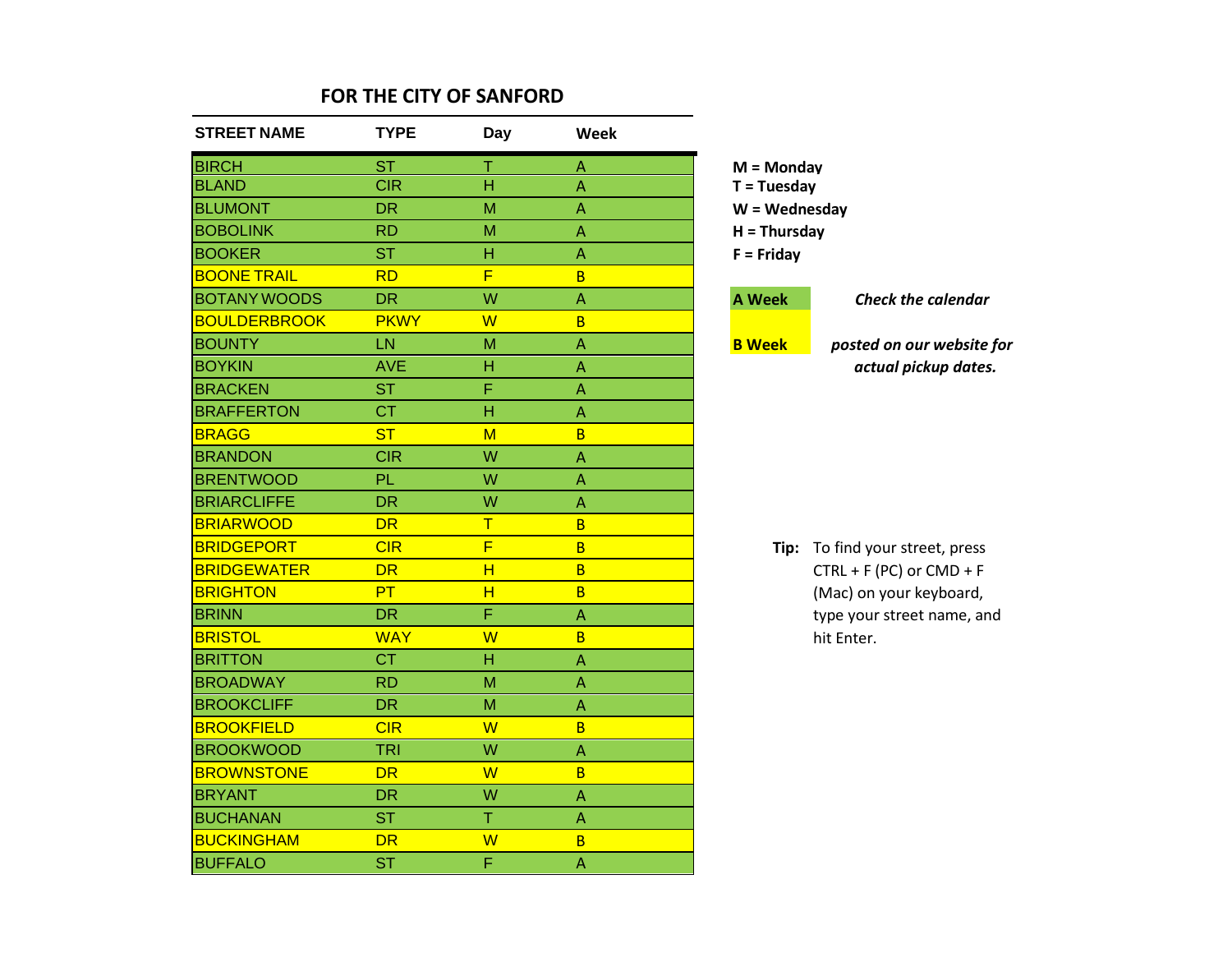| <b>STREET NAME</b>       | <b>TYPE</b> | <b>Day</b>              | Week |
|--------------------------|-------------|-------------------------|------|
| <b>BUFFALO CH</b>        | <b>RD</b>   | н                       | Α    |
| <b>BURNS</b>             | <b>DR</b>   | F                       | B    |
| <b>CALICO</b>            | CT          | H                       | B    |
| <b>CAMBRIDGE</b>         | <b>DR</b>   | $\overline{\mathsf{W}}$ | B    |
| <b>CAMDEN SQUARE</b>     | <b>DR</b>   | н                       | B    |
| <b>CAMERON</b>           | <b>DR</b>   | $\overline{\mathsf{T}}$ | B    |
| <b>CAMPBELL</b>          | <b>DR</b>   | T                       | Α    |
| <b>CANTERBURY</b>        | <b>RD</b>   | F                       | B    |
| <b>CAPE JASMINE</b>      | <b>DR</b>   | F                       | B    |
| <b>CARBONTON</b>         | <b>RD</b>   | F                       | A    |
| <b>CARBONTON</b>         | <b>RD</b>   | W                       | Α    |
| <b>CARBONTON</b>         | <b>RD</b>   | H                       | B    |
| <b>CARDINAL</b>          | CIR         | н                       | B    |
| <b>CARDINAL</b>          | CIR         | н                       | B    |
| <b>CARDINAL</b>          | CIR         | $\overline{\mathsf{H}}$ | B    |
| <b>CAROLINE</b>          | <b>DR</b>   | Ť                       | A    |
| <b>CARR</b>              | <b>ST</b>   | F                       | A    |
| <b>CARR CREEK</b>        | <b>DR</b>   | M                       | Α    |
| <b>CARRINGTON</b>        | LN          | Н                       | Α    |
| <b>CARTHAGE</b>          | <b>ST</b>   | Н                       | A    |
| <b>CASCADE</b>           | <b>CT</b>   | H                       | A    |
| <b>CASTLETON</b>         | <b>DR</b>   | H                       | B    |
| <b>CAVE</b>              | <b>RD</b>   | T                       | B    |
| <b>CAVINESS</b>          | <b>DR</b>   | W                       | Α    |
| <b>CEDARHURST</b>        | <b>DR</b>   | T                       | B    |
| <b>CEMETERY</b>          | <b>RD</b>   | $\overline{\mathsf{T}}$ | B    |
| <b>CHADWICK</b>          | CIR         | W                       | B    |
| <b>CHAFFIN</b>           | <b>ST</b>   | T                       | Α    |
| <b>CHALMERS</b>          | <b>DR</b>   | T                       | A    |
| <b>CHANCELLORS RIDGE</b> | <b>WAY</b>  | H                       | B    |
| <b>CHARIOT</b>           | <b>DR</b>   | H                       | B    |

**M = Monday T = Tuesday W = Wednesday H = Thursday F = Friday**

### **A Week**

**B Week**

*Check the calendar posted on our website for actual pickup dates.*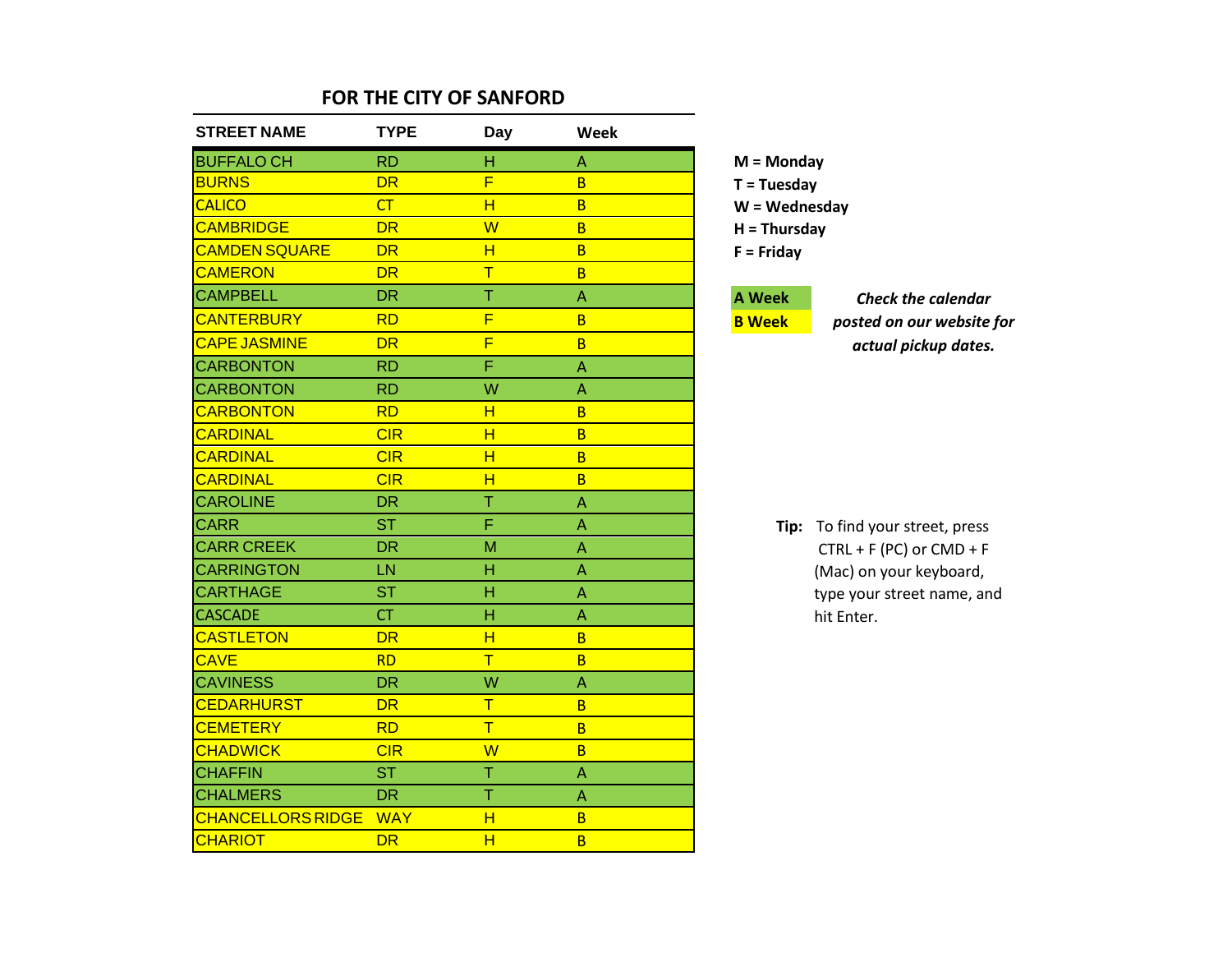| <b>STREET NAME</b>    | <b>TYPE</b> | Day                     | Week |
|-----------------------|-------------|-------------------------|------|
| <b>CHARLESTON</b>     | <b>DR</b>   | F                       | B    |
| <b>CHARLOTTE</b>      | <b>AVE</b>  | M                       | B    |
| <b>CHARWOOD</b>       | <b>PL</b>   | W                       | B    |
| <b>CHATHAM</b>        | <b>ST</b>   | M                       | A    |
| <b>CHEROKEE</b>       | <b>TR</b>   | T                       | B    |
| <b>CHERRY</b>         | <b>ST</b>   | M                       | B    |
| <b>CHIPPENDALE</b>    | <b>TRI</b>  | H                       | B    |
| <b>CHISHOLM</b>       | <b>ST</b>   | F                       | A    |
| <b>CHOWNINGS</b>      | <b>DR</b>   | Н                       | Α    |
| <b>CHURCH</b>         | <b>ST</b>   | H                       | Α    |
| <b>CIRCLE</b>         | <b>AVE</b>  | Н                       | A    |
| <b>CLARK</b>          | <b>CIR</b>  | T                       | A    |
| <b>CLIFFSIDE</b>      | <b>DR</b>   | н                       | B    |
| <b>CLOVERMIST</b>     | CT          | $\overline{W}$          | B    |
| <b>COBB</b>           | CT          | M                       | B    |
| <b>COBBLESTONE</b>    | <b>DR</b>   | W                       | B    |
| <b>COLONIAL</b>       | <b>DR</b>   | н                       | B    |
| <b>COLUMBINE</b>      | <b>RD</b>   | W                       | B    |
| <b>COMPASS</b>        | <b>WAY</b>  | F                       | B    |
| <b>CONDOR</b>         | <b>ST</b>   | $\overline{\mathsf{H}}$ | B    |
| <b>CONE</b>           | <b>ST</b>   | M                       | B    |
| <b>COOL SPRINGS</b>   | <b>RD</b>   | W                       | A    |
| <b>COOL SPRINGS</b>   | <b>RD</b>   | н                       | B    |
| <b>CORAL STONE</b>    | CT          | F                       | B    |
| <b>CORNELL</b>        | <b>DR</b>   | $\overline{\mathsf{T}}$ | B    |
| <b>COUNTRY SQUIRE</b> | <b>RD</b>   | M                       | A    |
| <b>COURTLAND</b>      | <b>DR</b>   | T                       | A    |
| <b>COURTNEY</b>       | LA          | н                       | B    |
| <b>COX MADDOX</b>     | <b>RD</b>   | M                       | A    |
| <b>COX MILL</b>       | <b>RD</b>   | M                       | A    |
| <b>CRAIG</b>          | <b>DR</b>   | F                       | B    |

**M = Monday T = Tuesday W = Wednesday H = Thursday F = Friday**

### **A Week**

**B Week**

*Check the calendar posted on our website for actual pickup dates.*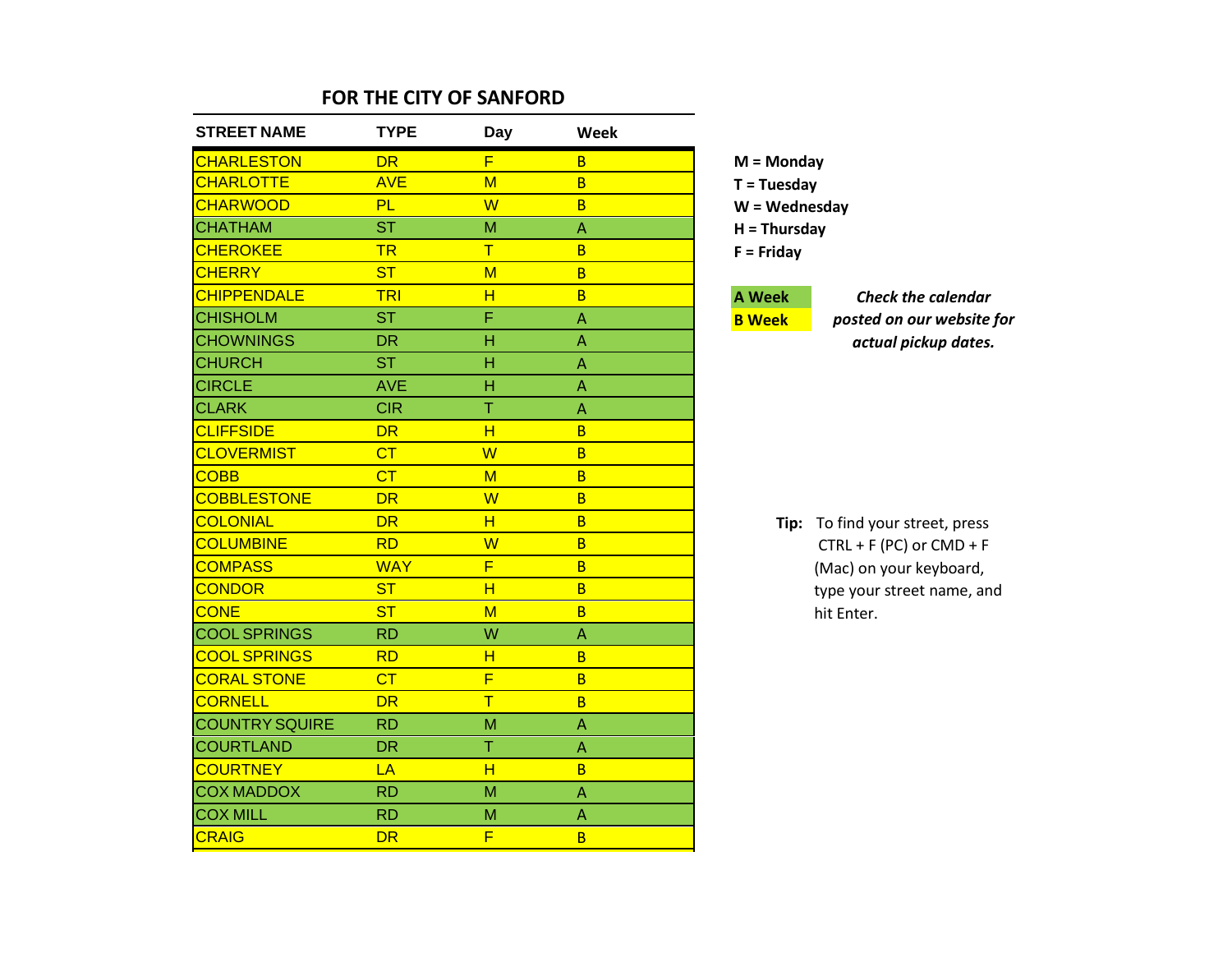| <b>STREET NAME</b>   | <b>TYPE</b> | <b>Day</b>              | Week |                 |               |
|----------------------|-------------|-------------------------|------|-----------------|---------------|
| <b>CREEK</b>         | <b>TR</b>   | W                       | B    | $M =$ Monday    |               |
| <b>CREEKSIDE</b>     | <b>DR</b>   | H                       | B    | $T = Tuesday$   |               |
| <b>CREPE MYRTLE</b>  | <b>DR</b>   | $\overline{W}$          | B    | $W = Wednesday$ |               |
| <b>CREST</b>         | <b>ST</b>   | T                       | A    | $H = Thursday$  |               |
| <b>CRESTVIEW</b>     | <b>ST</b>   | Н                       | A    | $F =$ Friday    |               |
| <b>CROMARTY</b>      | <b>AVE</b>  | W                       | B    |                 |               |
| <b>CROSS</b>         | <b>ST</b>   | F                       | A    | <b>A</b> Week   | Che           |
| <b>CRUSADERS</b>     | <b>DR</b>   | F                       | B    | <b>B</b> Week   | posted        |
| <b>CURRIE</b>        | <b>DR</b>   | H                       | B    |                 | actu          |
| <b>DAISY</b>         | <b>ST</b>   | M                       | A    |                 |               |
| <b>DALRYMPLE</b>     | <b>ST</b>   | Ť                       | A    |                 |               |
| <b>DALRYMPLE</b>     | <b>ST</b>   | $\overline{\mathsf{T}}$ | B    |                 |               |
| <b>DELWOOD</b>       | <b>ST</b>   | F                       | B    |                 |               |
| <b>DENADA</b>        | <b>PATH</b> | F                       | A    |                 |               |
| <b>DEWITT</b>        | <b>ST</b>   | Ť                       | A    |                 |               |
| <b>DOGWOOD</b>       | <b>ST</b>   | T                       | B    |                 |               |
| <b>DOGWOOD ACRES</b> | <b>DR</b>   | H                       | B    | Tip:            | To find yor   |
| <b>DUDLEY</b>        | <b>AVE</b>  | H                       | A    |                 | $CTRL + F$ (F |
| <b>DUKE</b>          | <b>ST</b>   | H                       | B    |                 | (Mac) on y    |
| <b>DUMBARTON</b>     | <b>DR</b>   | W                       | B    |                 | type your     |
| <b>EAMES</b>         | <b>DR</b>   | M                       | A    |                 | hit Enter.    |
| <b>EAST POINTE</b>   | <b>DR</b>   | T                       | B    |                 |               |
| <b>EDGEWOOD</b>      | <b>DR</b>   | H                       | B    |                 |               |
| <b>EIGHTH</b>        | <b>ST</b>   | $M$                     | B    |                 |               |
| <b>ELEVENTH</b>      | <b>ST</b>   | $M$                     | B    |                 |               |
| <b>ELM</b>           | <b>ST</b>   | T                       | A    |                 |               |
| <b>ERWIN</b>         | <b>RD</b>   | H                       | B    |                 |               |
| <b>EVANS</b>         | <b>DR</b>   | W                       | A    |                 |               |
| <b>EVERGREEN</b>     | LN          | $\overline{\top}$       | A    |                 |               |
| <b>EVERS</b>         | <b>AVE</b>  | M                       | Α    |                 |               |
| <b>FAIRVIEW</b>      | LN          | F                       | B    |                 |               |

CROSS ST F A **A Week** *Check the calendar*  $on$  *our* website for CURRIE DR H B *actual pickup dates.*

our street, press  $PC$ ) or  $CMD + F$ your keyboard, street name, and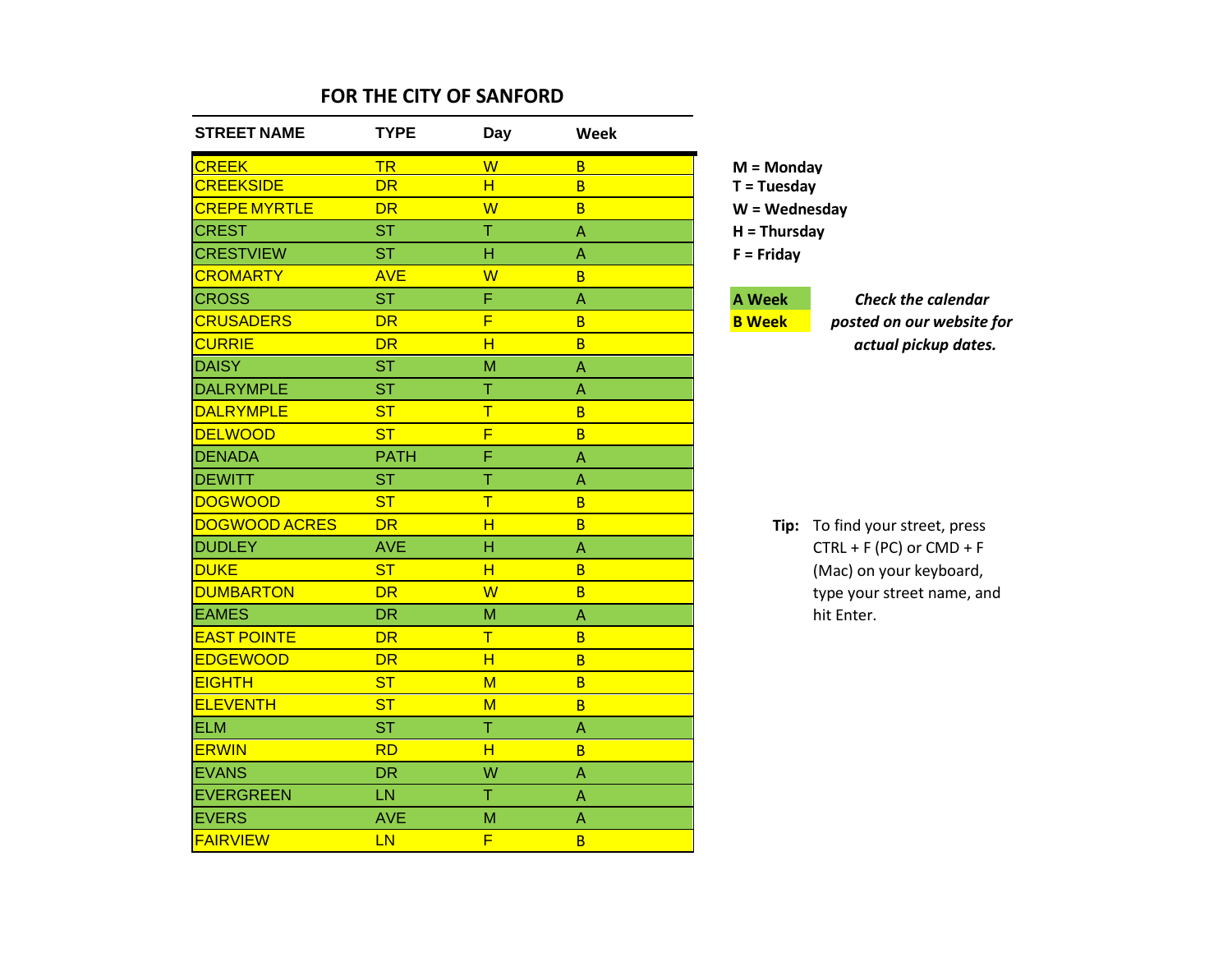| <b>FAIRWAY</b>        | <b>DR</b>      | F                       | B            |
|-----------------------|----------------|-------------------------|--------------|
| <b>FAYETTEVILLE</b>   | <b>ST</b>      | $\overline{\mathsf{T}}$ | B.           |
| <b>FERNDELL</b>       | <b>PATH</b>    | F                       | B            |
| <b>FERNRIDGE</b>      | <b>DR</b>      | T                       | B.           |
| <b>FIELDS</b>         | <b>DR</b>      | н                       | A            |
| <b>FIELDSTONE</b>     | <b>DR</b>      | W                       | <sub>B</sub> |
| <b>FIFTEENTH</b>      | <b>ST</b>      | M                       | B.           |
| <b>FIFTH</b>          | <b>ST</b>      | M                       | B.           |
| <b>FIRETHORN</b>      | LN             | M                       | A            |
| <b>FIRETOWER</b>      | <b>RD</b>      | н                       | A            |
| <b>FIRST</b>          | <b>ST</b>      | M                       | B.           |
| <b>FIRST POINTE</b>   |                | T                       | B            |
| <b>FITTS</b>          | <b>ST</b>      | F                       | A            |
| <b>FITZPATRICK</b>    | <b>DR</b>      | F                       | B            |
| <b>FOGGY MOUNTAIN</b> | <b>LOOP</b>    | H                       | B            |
| <b>FOOTHILL</b>       | CT             | W                       | B            |
| <b>FOREST GLENN</b>   | <b>DR</b>      | F                       | B            |
| <b>FORREST</b>        | <b>DR</b>      | F                       | <sub>B</sub> |
| <b>FOURTEENTH</b>     | <b>ST</b>      | M                       | <sub>B</sub> |
| <b>FOURTH</b>         | <b>ST</b>      | M                       | Α            |
| <b>FOURTH</b>         | <b>ST</b>      | M                       | <b>B</b>     |
| <b>FRANKLIN</b>       | <b>DR</b>      | н                       | B            |
| <b>FRAZIER</b>        | <b>DR</b>      | T                       | B            |
| <b>FREEMAN</b>        | <b>DR</b>      | Ť                       | A            |
| <b>FRIARS</b>         | <b>DR</b>      | F                       | B.           |
| <b>FRY</b>            | <b>ST</b>      | M                       | B            |
| <b>GARDEN</b>         | <b>ST</b>      | M                       | Α            |
| <b>GILMORE</b>        | <b>DR</b>      | н                       | B.           |
| <b>GLADE RUN</b>      | <b>DR</b>      | H                       | B            |
| <b>GLENDALE</b>       | CR             | T                       | B            |
| <b>GLENN</b>          | C <sub>T</sub> | $\overline{T}$          | B            |

## **A Week**

**B Week**

*Check the calendar posted on our website for actual pickup dates.*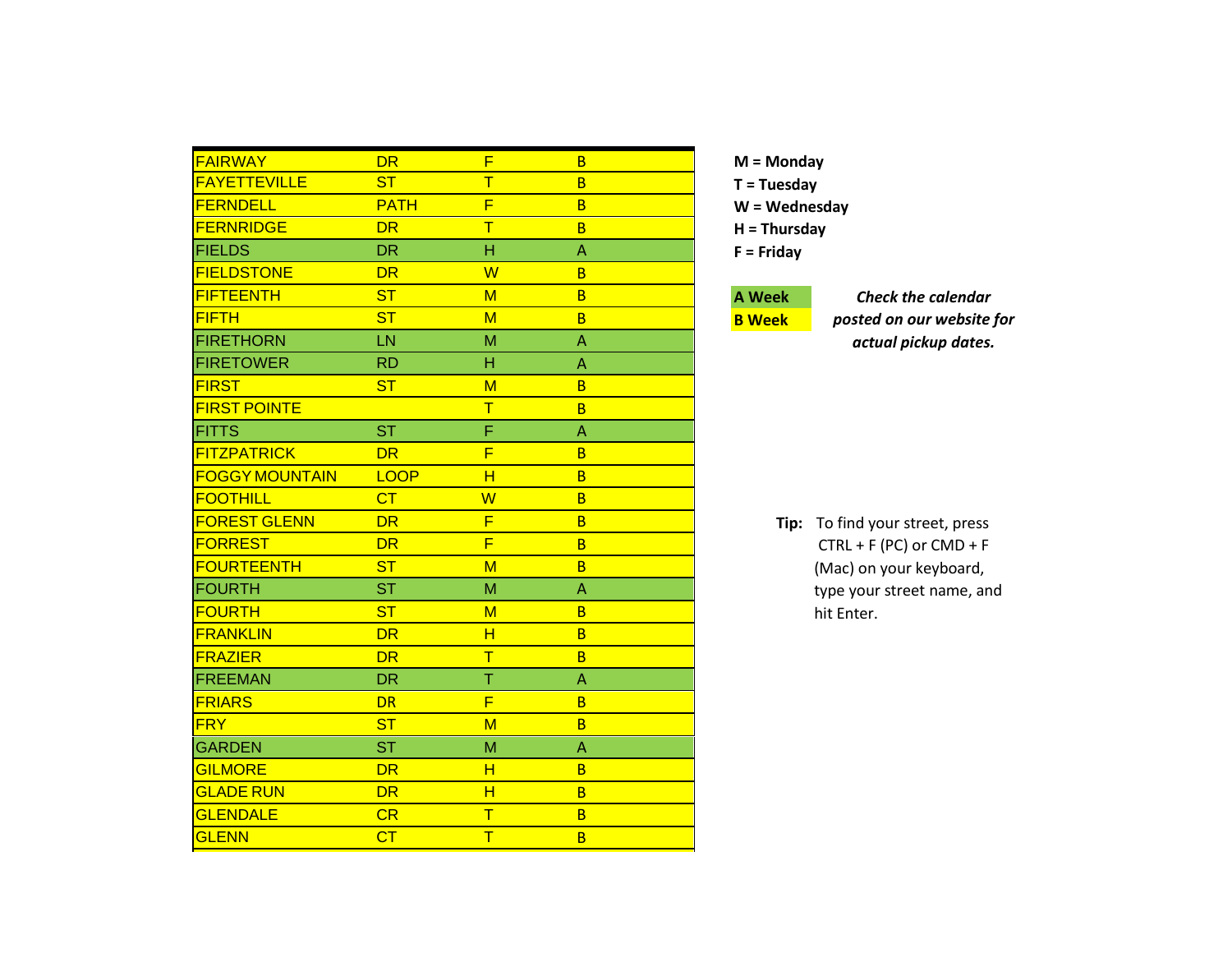| <b>GLOBE</b>            | <b>ST</b>      | т                       | A            |
|-------------------------|----------------|-------------------------|--------------|
| <b>GLOUCESTER</b>       | <b>DR</b>      | н                       | A            |
| <b>GOLDEN HORSESHOE</b> | <b>LN</b>      | н                       | A            |
| <b>GOLDSBORO</b>        | <b>AVE</b>     | $M$                     | B            |
| <b>GOLDSTON</b>         | <b>BLVD</b>    | T                       | A            |
| <b>GORDON</b>           | <b>ST</b>      | F                       | A            |
| <b>GORMLY</b>           | <b>CIR</b>     | W                       | A            |
| <b>GRASSMERE</b>        | <b>CT</b>      | W                       | A            |
| <b>GREEN</b>            | <b>ST</b>      | F                       | Α            |
| <b>GREEN VALLEY</b>     | <b>DR</b>      | F                       | B            |
| <b>GREENBRIAR</b>       | <b>DR</b>      | H                       | B            |
| <b>GREENLAND</b>        | <b>DR</b>      | Ť                       | A            |
| <b>GREENSBORO</b>       | <b>AVE</b>     | F                       | Α            |
| <b>GREENSBORO</b>       | <b>AVE</b>     | F                       | B            |
| <b>GREYSTONE</b>        | <b>CR</b>      | Ť                       | Α            |
| <b>GRIMM</b>            | <b>ST</b>      | $\mathsf T$             | <sub>B</sub> |
| <b>GROGAN</b>           | <b>ST</b>      | F                       | B            |
| <b>GROVE</b>            | <b>ST</b>      | $M$                     | <sub>B</sub> |
| <b>GULF</b>             | <b>ST</b>      | Ë                       | Α            |
| <b>GUNTER</b>           | S <sub>T</sub> | F                       | B            |
| <b>HALIFAX</b>          | <b>ST</b>      | F                       | A            |
| <b>HALL</b>             | <b>ST</b>      | Ť                       | A            |
| <b>HAMILTON</b>         | <b>DR</b>      | $\overline{\mathsf{H}}$ | B            |
| <b>HAMPTON</b>          | <b>DR</b>      | F                       | B            |
| <b>HARKEY</b>           | <b>RD</b>      | T                       | Α            |
| <b>HARRIET</b>          | LN             | M                       | Α            |
| <b>HARRINGTON</b>       | <b>ST</b>      | Н                       | Α            |
| <b>HARTSHORNE</b>       | CT             | H                       | B            |
| <b>HAWKINS</b>          | <b>AVE</b>     | F                       | Α            |
| <b>HAWKINS</b>          | <b>AVE</b>     | F                       | B            |
| <b>HAWTHORNE</b>        | <b>DR</b>      | F                       | B            |

## **A Week**

**B Week**

*Check the calendar posted on our website for actual pickup dates.*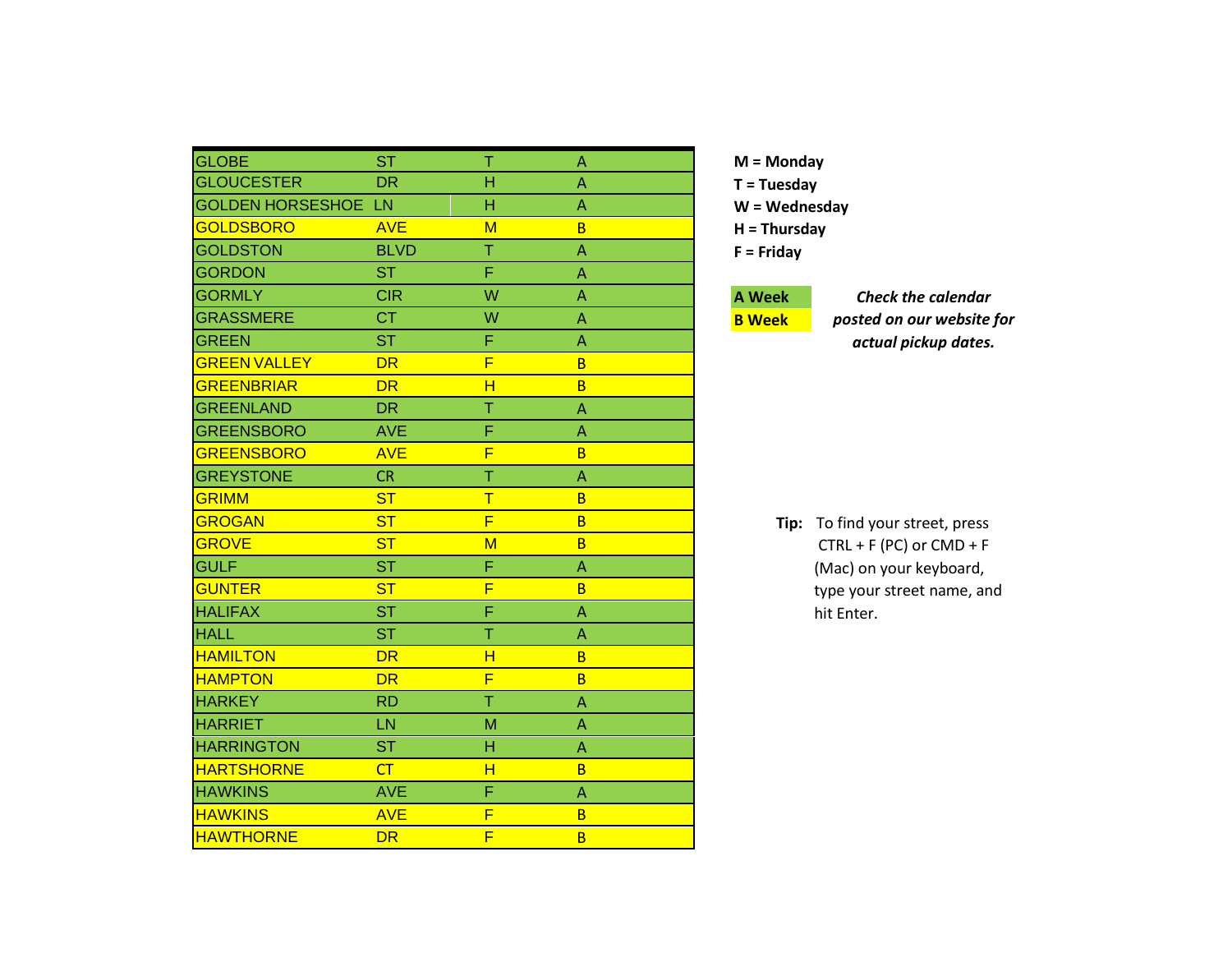| <b>STREET NAME</b>  | <b>TYPE</b> | <b>Day</b>              | Week                            |                 |                                 |
|---------------------|-------------|-------------------------|---------------------------------|-----------------|---------------------------------|
| <b>HAYDEN</b>       | <b>AVE</b>  | H                       | $\overline{B}$                  | $M =$ Monday    |                                 |
| <b>HEARTHSTONE</b>  | <b>DR</b>   | $\overline{\mathsf{F}}$ | B                               | $T = Tuesday$   |                                 |
| <b>HEATHER</b>      | <b>DR</b>   | W                       | B                               | $W = Wednesday$ |                                 |
| <b>HEMLOCK</b>      | <b>DR</b>   | F                       | B                               | $H = Thursday$  |                                 |
| <b>HENRY</b>        | CIR         | $\overline{F}$          | B                               | $F =$ Friday    |                                 |
| <b>HERMITAGE</b>    | <b>RD</b>   | W                       | A                               |                 |                                 |
| <b>HIAWATHA</b>     | <b>TR</b>   | $\mathsf T$             | B                               | <b>A</b> Week   | <b>Check the calendar</b>       |
| <b>HICKORY</b>      | <b>AVE</b>  | M                       | $\overline{B}$                  | <b>B</b> Week   | posted on our website for       |
| <b>HICKORY HILL</b> | <b>DR</b>   | H                       | B                               |                 | actual pickup dates.            |
| <b>HIGHLAND</b>     | <b>DR</b>   | F                       | A                               |                 |                                 |
| <b>HILL</b>         | <b>AVE</b>  | F                       | $\boldsymbol{\mathsf{\Lambda}}$ |                 |                                 |
| <b>HILLCREST</b>    | <b>DR</b>   | F                       | A                               |                 |                                 |
| <b>HILLWOOD</b>     | <b>ST</b>   | $\top$                  | $\overline{\mathsf{A}}$         |                 |                                 |
| <b>HOLIDAY</b>      | <b>RD</b>   | W                       | B                               |                 |                                 |
| <b>HOOKER</b>       | <b>ST</b>   | H                       | A                               |                 |                                 |
| <b>HOPE</b>         | <b>ST</b>   | M                       | $\overline{\mathsf{A}}$         |                 |                                 |
| <b>HORNER</b>       | <b>BLVD</b> | F                       | A                               |                 | Tip: To find your street, press |
| <b>HORTON</b>       | <b>CIR</b>  | H                       | $\overline{\mathsf{A}}$         |                 | $CTRL + F (PC)$ or $CMD + F$    |
| <b>HUDSON</b>       | <b>AVE</b>  | н                       | A                               |                 | (Mac) on your keyboard,         |
| <b>HUGHES</b>       | <b>ST</b>   | $\overline{\mathsf{T}}$ | A                               |                 | type your street name, and      |
| <b>HUMBER</b>       | <b>ST</b>   | $\overline{\mathsf{T}}$ | $\overline{\mathsf{A}}$         |                 | hit Enter.                      |
| <b>JACKSON</b>      | <b>ST</b>   | F                       | $\overline{\mathsf{A}}$         |                 |                                 |
| <b>JAMES</b>        | <b>ST</b>   | H                       | $\boldsymbol{\mathsf{\Lambda}}$ |                 |                                 |
| JAMES RIVER         | <b>CT</b>   | H                       | $\boldsymbol{\mathsf{\Lambda}}$ |                 |                                 |
| <b>JAMESTOWN</b>    | <b>DR</b>   | F                       | B                               |                 |                                 |
| <b>JASANY</b>       | <b>LN</b>   | W                       | B                               |                 |                                 |
| <b>JEFFERSON</b>    | <b>ST</b>   | T                       | A                               |                 |                                 |
| <b>JOEY</b>         | CT          | F                       | B                               |                 |                                 |
| <b>JOHNSON</b>      | <b>DR</b>   | W                       | B                               |                 |                                 |
| <b>JONES</b>        | <b>ST</b>   | $\mathsf T$             | $\overline{B}$                  |                 |                                 |
| <b>JONESBORO</b>    | <b>RD</b>   | M                       | $\boldsymbol{\mathsf{\Lambda}}$ |                 |                                 |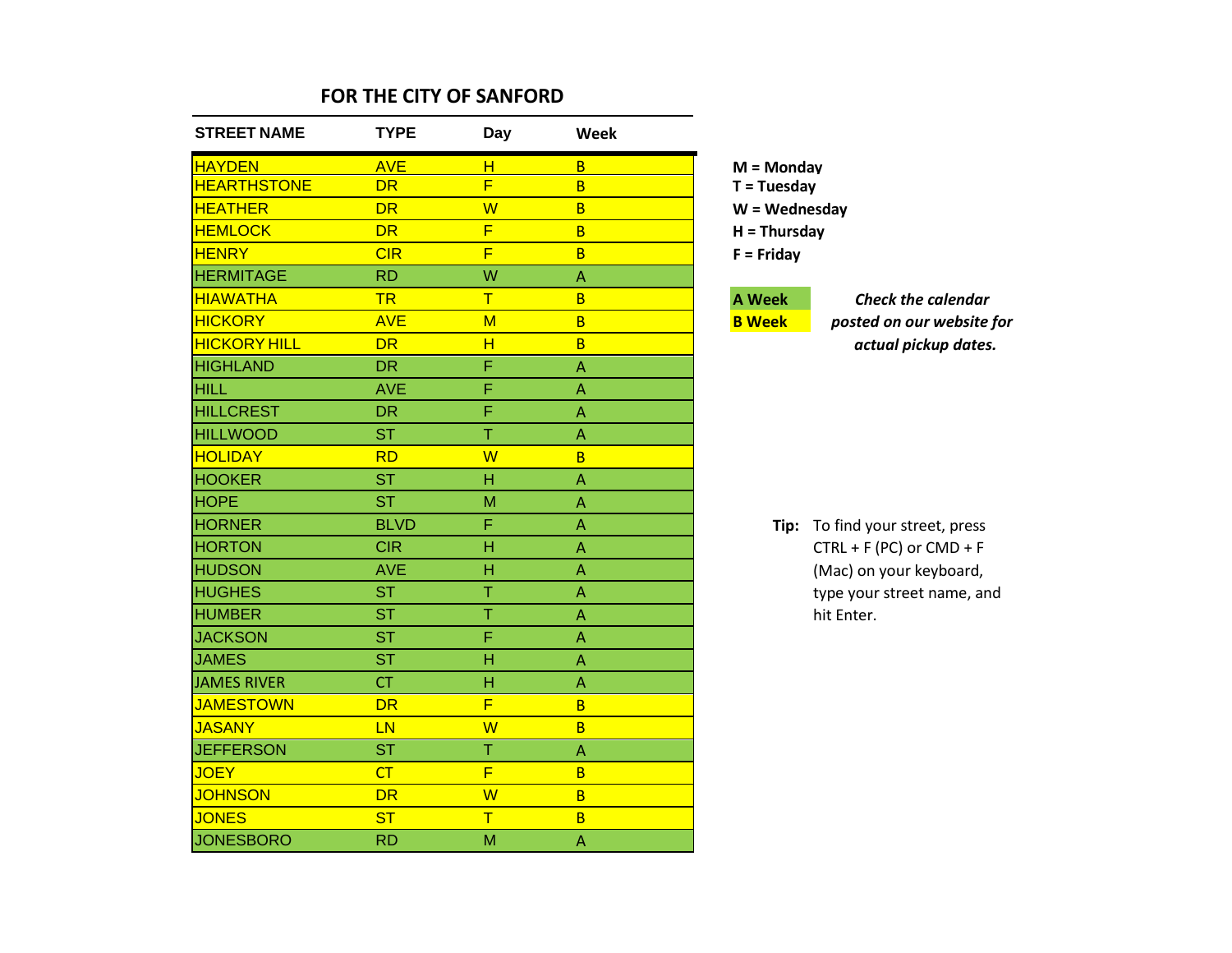| <b>JUDD</b>           | <b>ST</b>  | $\top$                  | B              |  |
|-----------------------|------------|-------------------------|----------------|--|
| <b>JUNE</b>           | <b>RD</b>  | M                       | Α              |  |
| <b>JUNIPER</b>        | <b>DR</b>  | Τ                       | Α              |  |
| <b>KEITH</b>          | <b>DR</b>  | $\overline{\mathsf{T}}$ | B <sub>1</sub> |  |
| <b>KELLER ANDREWS</b> | <b>DR</b>  | $\overline{\mathsf{H}}$ | B.             |  |
| <b>KENAN</b>          | <b>DR</b>  | T                       | A              |  |
| <b>KENDALE</b>        | <b>DR</b>  | $\overline{\mathsf{T}}$ | <sub>B</sub>   |  |
| <b>KIMBERLY</b>       | CIR        | H                       | B              |  |
| <b>KING</b>           | <b>ST</b>  | Ĥ                       | A              |  |
| <b>KIRKMAIDEN</b>     | <b>AVE</b> | W                       | B.             |  |
| <b>KNOLLWOOD</b>      | <b>DR</b>  | W                       | A              |  |
| <b>KNOTTY PINE</b>    | <b>TRI</b> | F                       | A              |  |
| <b>LAFAYETTE</b>      | <b>DR</b>  | H                       | B.             |  |
| LAKELAND              | <b>DR</b>  | $\overline{\mathsf{W}}$ | B              |  |
| <b>LAKESIDE</b>       | <b>DR</b>  | F                       | B              |  |
| <b>LANDIS</b>         | <b>DR</b>  | F                       | B              |  |
| LANDOR                | <b>CIR</b> | W                       | A              |  |
| LANSING               | ST         | Τ                       | Α              |  |
| <b>LANTERN RUN</b>    | <b>DR</b>  | H                       | B              |  |
| LARKSPUR              | <b>DR</b>  | W                       | Α              |  |
| LAUREL                | <b>DR</b>  | W                       | B              |  |
| <b>LAUREL RIDGE</b>   | <b>DR</b>  | $\overline{\mathsf{T}}$ | B              |  |
| <b>LAWRENCE</b>       | <b>ST</b>  | F                       | B              |  |
| LEE                   | <b>AVE</b> | Ť                       | Α              |  |
| LEE                   | <b>AVE</b> | $\top$                  | B.             |  |
| <b>LEMMOND</b>        | <b>DR</b>  | W                       | A              |  |
| <b>LEMON SPRINGS</b>  | <b>RD</b>  | $\mathsf T$             | B              |  |
| <b>LENITY</b>         | <b>LN</b>  | $\overline{\mathsf{T}}$ | B              |  |
| <b>LINDEN</b>         | <b>AVE</b> | M                       | B              |  |
| <b>LIONHEART</b>      | LN         | F                       | B              |  |
| <b>LITTLE CREEK</b>   | <b>RD</b>  | F                       | B              |  |

# **A Week**

**B Week**

*Check the calendar posted on our website for actual pickup dates.*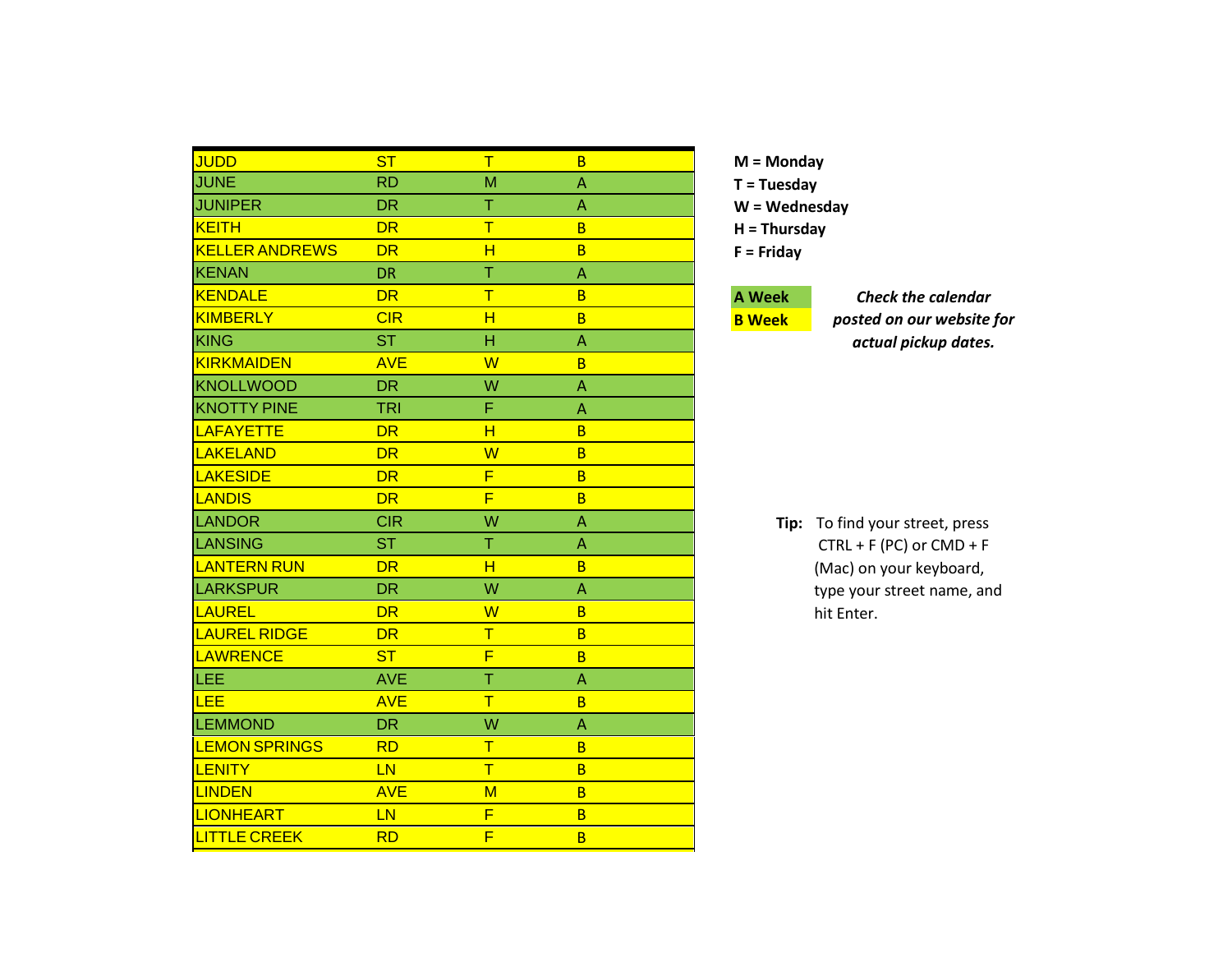| LOCHMERE           | <b>DR</b>      | $\mathsf T$ | B |
|--------------------|----------------|-------------|---|
| <b>LONGVIEW</b>    | <b>DR</b>      | н           | B |
| LONGWOOD           | <b>AVE</b>     | F           | B |
| <b>LORD ASHLEY</b> | <b>DR</b>      | W           | A |
| <b>LORD ASHLEY</b> | <b>DR</b>      | W           | B |
| LOUISE             | <b>ST</b>      | Τ           | Α |
| <b>LOXLEY</b>      | LN             | F           | B |
| <b>LYNN</b>        | <b>AVE</b>     | F           | Α |
| <b>LYNWOOD</b>     | <b>CIR</b>     | W           | A |
| <b>LYONS</b>       | <b>ST</b>      | Τ           | A |
| <b>MAGNOLIA</b>    | <b>ST</b>      | M           | A |
| <b>MAHOGANY</b>    | <b>CT</b>      | M           | Α |
| <b>MAIN</b>        | <b>ST</b>      | Τ           | A |
| <b>MAKEPEACE</b>   | <b>ST</b>      | T           | A |
| <b>MANN</b>        | ST             | Τ           | B |
| <b>MANNING</b>     | <b>DR</b>      | M           | A |
| <b>MAPLE</b>       | <b>AVE</b>     | M           | B |
| <b>MAPLEWOOD</b>   | <b>DR</b>      | F           | Α |
| <b>MARIAN</b>      | <b>WAY</b>     | F           | B |
| <b>MARKHAM</b>     | <b>DR</b>      | W           | A |
| <b>MARKS</b>       | <b>ST</b>      | F           | Α |
| <b>MARTIN</b>      | <b>ST</b>      | Ť           | Α |
| <b>MATTHEWS</b>    | S <sub>T</sub> | M           | B |
| <b>MATTIE</b>      | <b>RD</b>      | T           | B |
| <b>MAYBEE HILL</b> | <b>DR</b>      | T           | Α |
| <b>MAYFLOWER</b>   | CIR            | F           | B |
| <b>MCGILL</b>      | <b>ST</b>      | F           | A |
| <b>MCINTOSH</b>    | <b>ST</b>      | M           | A |
| <b>MCIVER</b>      | <b>ST</b>      | $M$         | B |
| <b>MCLEOD</b>      | <b>DR</b>      | H           | B |
| <b>MCNEILL</b>     | <b>RD</b>      | F           | B |

#### **A Week B Week**

*Check the calendar posted on our website for actual pickup dates.*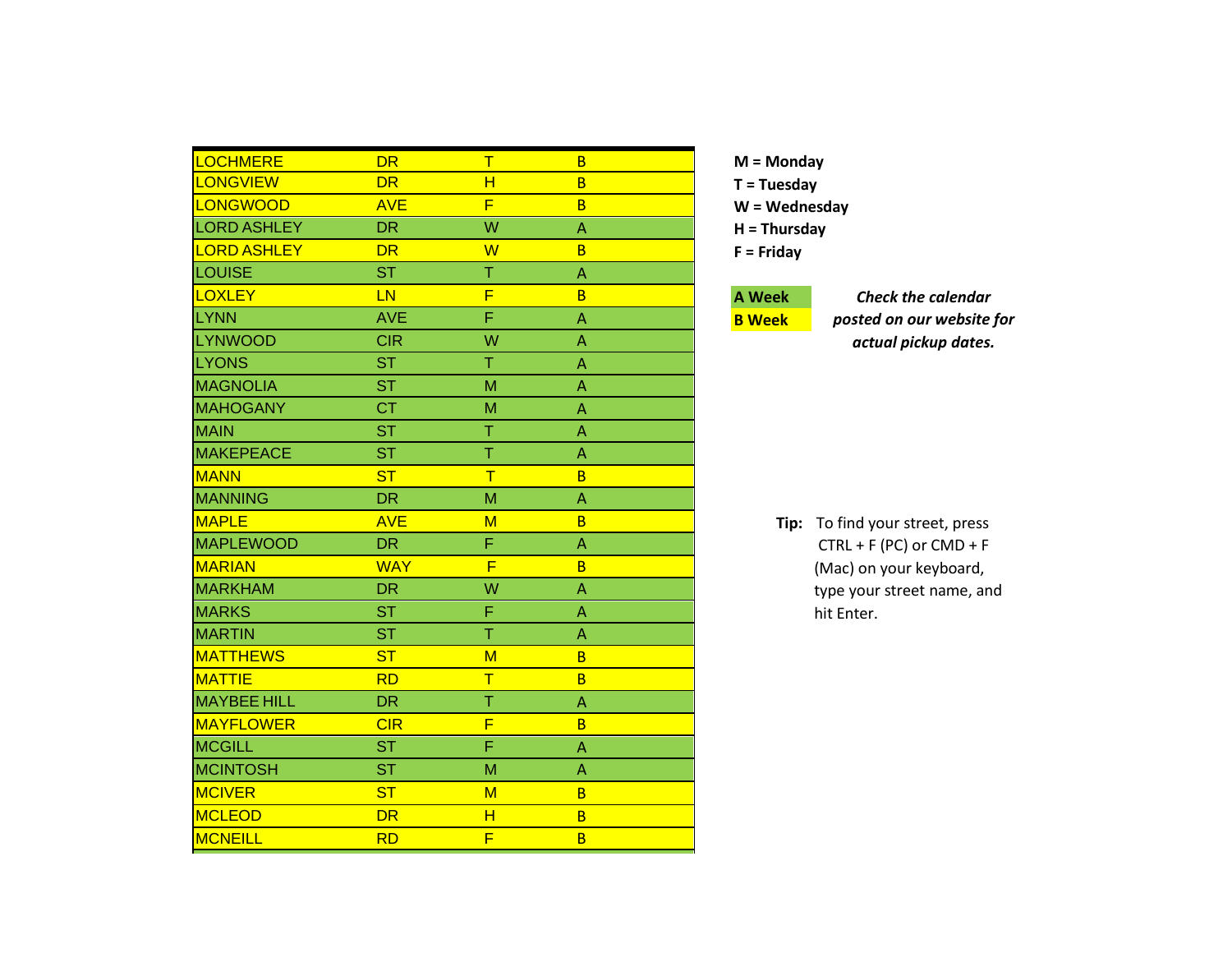| <b>MERRIWOOD</b>     | <b>CT</b>  | W                       | A |  |
|----------------------|------------|-------------------------|---|--|
| <b>MIDLAND</b>       | <b>AVE</b> | M                       | B |  |
| <b>MILL CREEK</b>    | CT         | W                       | B |  |
| <b>MILLBROOK</b>     | <b>DR</b>  | Τ                       | A |  |
| <b>MILLSTONE</b>     | CIR        | $\overline{\mathsf{W}}$ | B |  |
| <b>MONGER</b>        | LN         | н                       | B |  |
| <b>MONROE</b>        | <b>ST</b>  | F                       | Α |  |
| <b>MONTAGUE</b>      | <b>DR</b>  | W                       | Α |  |
| <b>MOORE</b>         | <b>ST</b>  | F                       | Α |  |
| <b>MOOREHILL</b>     | CIR        | F                       | B |  |
| <b>MORNINGSTAR</b>   | <b>DR</b>  | F                       | B |  |
| <b>MT PISGAH CH</b>  | <b>RD</b>  | M                       | A |  |
| <b>NASH</b>          | <b>ST</b>  | M                       | A |  |
| <b>NINTH</b>         | <b>ST</b>  | M                       | B |  |
| <b>NIXON</b>         | <b>DR</b>  | F                       | B |  |
| <b>NOB HILL</b>      | <b>RD</b>  | F                       | B |  |
| <b>NORTH</b>         | <b>AVE</b> | Ë                       | A |  |
| <b>NORTH</b>         | <b>AVE</b> | M                       | B |  |
| <b>NORTH POINTE</b>  |            | $\overline{\mathsf{T}}$ | B |  |
| <b>OAKCREST</b>      | <b>DR</b>  | M                       | Α |  |
| <b>OAKDALE</b>       | <b>ST</b>  | н                       | Α |  |
| <b>OAKWOOD</b>       | <b>AVE</b> | M                       | B |  |
| <b>ODDFELLOW</b>     | <b>ST</b>  | н                       | Α |  |
| <b>OLD CARBONTON</b> | <b>RD</b>  | W                       | Α |  |
| <b>OLD CARRIAGE</b>  | <b>WAY</b> | H                       | B |  |
| <b>OLDE MILL</b>     | <b>CT</b>  | Ť                       | Α |  |
| <b>OLDE TOWNE</b>    | <b>DR</b>  | F                       | B |  |
| <b>ORIOLE</b>        | <b>CIR</b> | M                       | A |  |
| <b>OVERBROOK</b>     | LN         | H                       | B |  |
| <b>OVERLOOK</b>      | CT         | Τ                       | B |  |
| <b>OWLS NEST</b>     | <b>RD</b>  | Ĥ                       | B |  |

## **A Week**

**B Week**

*Check the calendar posted on our website for actual pickup dates.*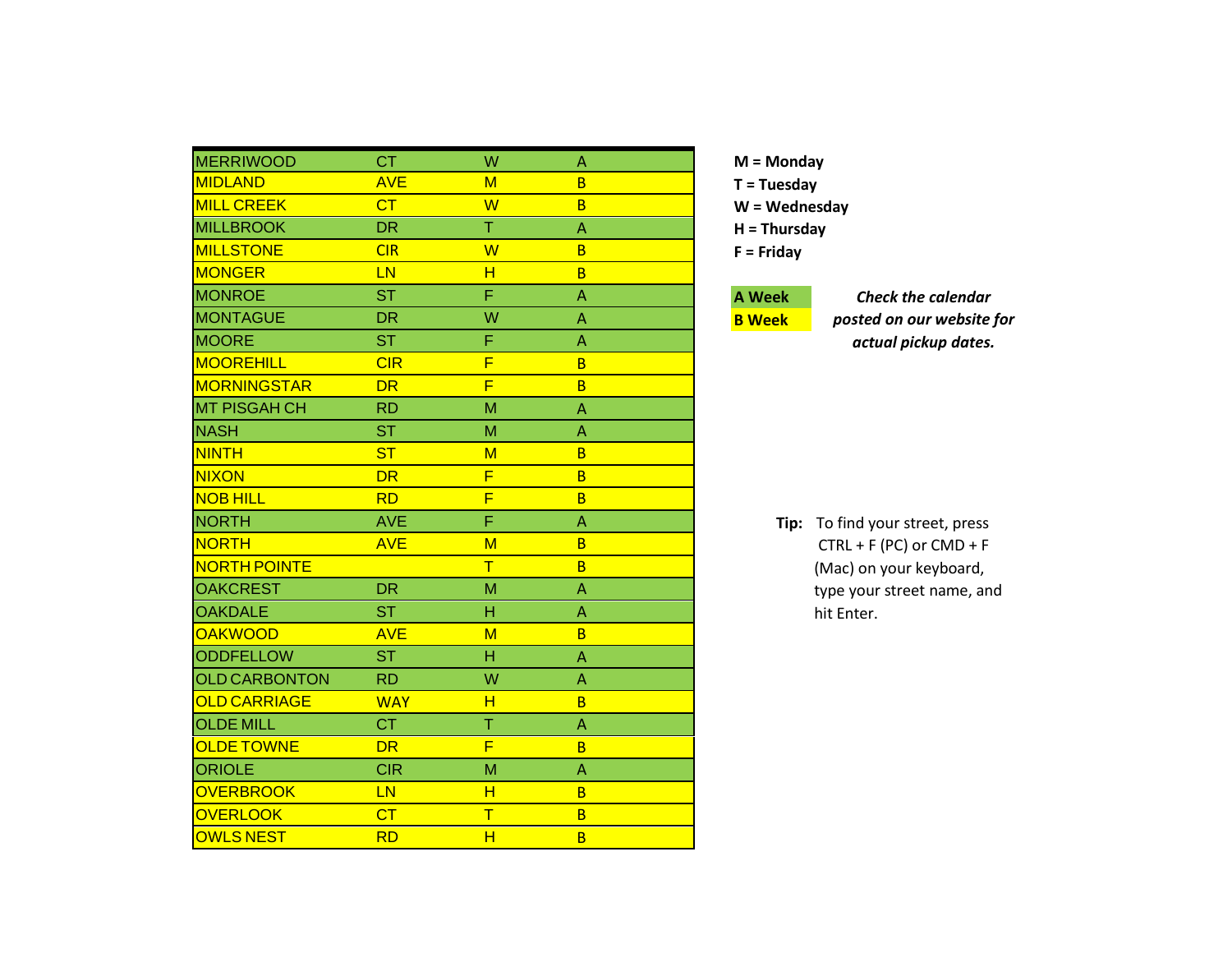| <b>STREET NAME</b>  | <b>TYPE</b> | Day                     | Week                      |                 |                                 |
|---------------------|-------------|-------------------------|---------------------------|-----------------|---------------------------------|
| <b>OXFORD</b>       | LA          | W                       | $\overline{B}$            | $M = Monday$    |                                 |
| <b>PAIGE</b>        | CIR         | H                       | $\overline{B}$            | $T = Tuesday$   |                                 |
| <b>PALACE</b>       | <b>DR</b>   | W                       | $\overline{B}$            | $W = Wednesday$ |                                 |
| <b>PALACE GREEN</b> | LN          | H                       | $\mathsf{A}$              | $H = Thursday$  |                                 |
| <b>PALMER</b>       | <b>DR</b>   | F                       | $\Lambda$                 | $F =$ Friday    |                                 |
| <b>PALOMINO</b>     | <b>DR</b>   | H                       | $\overline{B}$            |                 |                                 |
| <b>PAR</b>          | <b>DR</b>   | W                       | $\overline{A}$            | <b>A</b> Week   | <b>Check the calendar</b>       |
| <b>PARADISE</b>     | <b>WAY</b>  | T                       | $\overline{B}$            | <b>B</b> Week   | posted on our website           |
| <b>PARK</b>         | <b>AVE</b>  | F                       | $\Lambda$                 |                 | actual pickup dates             |
| <b>PASILE</b>       | CT          | $\mathsf T$             | $\overline{B}$            |                 |                                 |
| <b>PATTON</b>       | <b>ST</b>   | $\overline{\mathsf{T}}$ | $\overline{B}$            |                 |                                 |
| <b>PAUL</b>         | <b>ST</b>   | W                       | $\overline{B}$            |                 |                                 |
| PEARL               | <b>ST</b>   | M                       | $\Lambda$                 |                 |                                 |
| <b>PEARSON</b>      | <b>CIR</b>  | н                       | A                         |                 |                                 |
| <b>PEARSON</b>      | <b>CIR</b>  | H                       | $\Lambda$                 |                 |                                 |
| <b>PEBBLEBROOK</b>  | <b>DR</b>   | H                       | $\overline{B}$            |                 |                                 |
| <b>PENDERGRASS</b>  | <b>RD</b>   | H                       | $\overline{B}$            |                 |                                 |
| PERIWINKLE          | <b>RD</b>   | W                       | A                         |                 | Tip: To find your street, press |
| <b>PETTY</b>        | <b>RD</b>   | W                       | $\overline{B}$            |                 | $CTRL + F (PC)$ or $CMD + F$    |
| <b>PHILLIPS</b>     | <b>DR</b>   | H                       | $\overline{B}$            |                 | (Mac) on your keyboard,         |
| <b>PIEDMONT</b>     | <b>DR</b>   | F                       | $\overline{B}$            |                 | type your street name, ar       |
| <b>PINE</b>         | <b>ST</b>   | F                       | $\overline{B}$            |                 | hit Enter.                      |
| <b>PINE LAKE</b>    | <b>DR</b>   | H                       | $\overline{B}$            |                 |                                 |
| <b>PINECREST</b>    | LA          | F                       | $\Lambda$                 |                 |                                 |
| <b>PINEHURST</b>    | <b>ST</b>   | T                       | $\boldsymbol{\mathsf{A}}$ |                 |                                 |
| PINEKNOLL           | <b>DR</b>   | W                       | $\overline{B}$            |                 |                                 |
| PINELAND            | <b>ST</b>   | T                       | $\boldsymbol{\mathsf{A}}$ |                 |                                 |
| <b>PINERIDGE</b>    | <b>ST</b>   | T                       | $\boldsymbol{\mathsf{A}}$ |                 |                                 |
| <b>PLANTATION</b>   | <b>DR</b>   | W                       | $\boldsymbol{\mathsf{A}}$ |                 |                                 |
| <b>PLATEAU</b>      | <b>CT</b>   | Н                       | A                         |                 |                                 |
| <b>POPLAR</b>       | <b>ST</b>   | F                       | $\overline{B}$            |                 |                                 |
| <b>PORCHES</b>      | <b>WAY</b>  | W                       | $\mathsf{A}$              |                 |                                 |

PARADISE WAY T B **B Week** *posted on our website for* PARK AVE F A *actual pickup dates.*

ferimities in the street, press  $P$ ) or  $CMD + F$ bur keyboard, treet name, and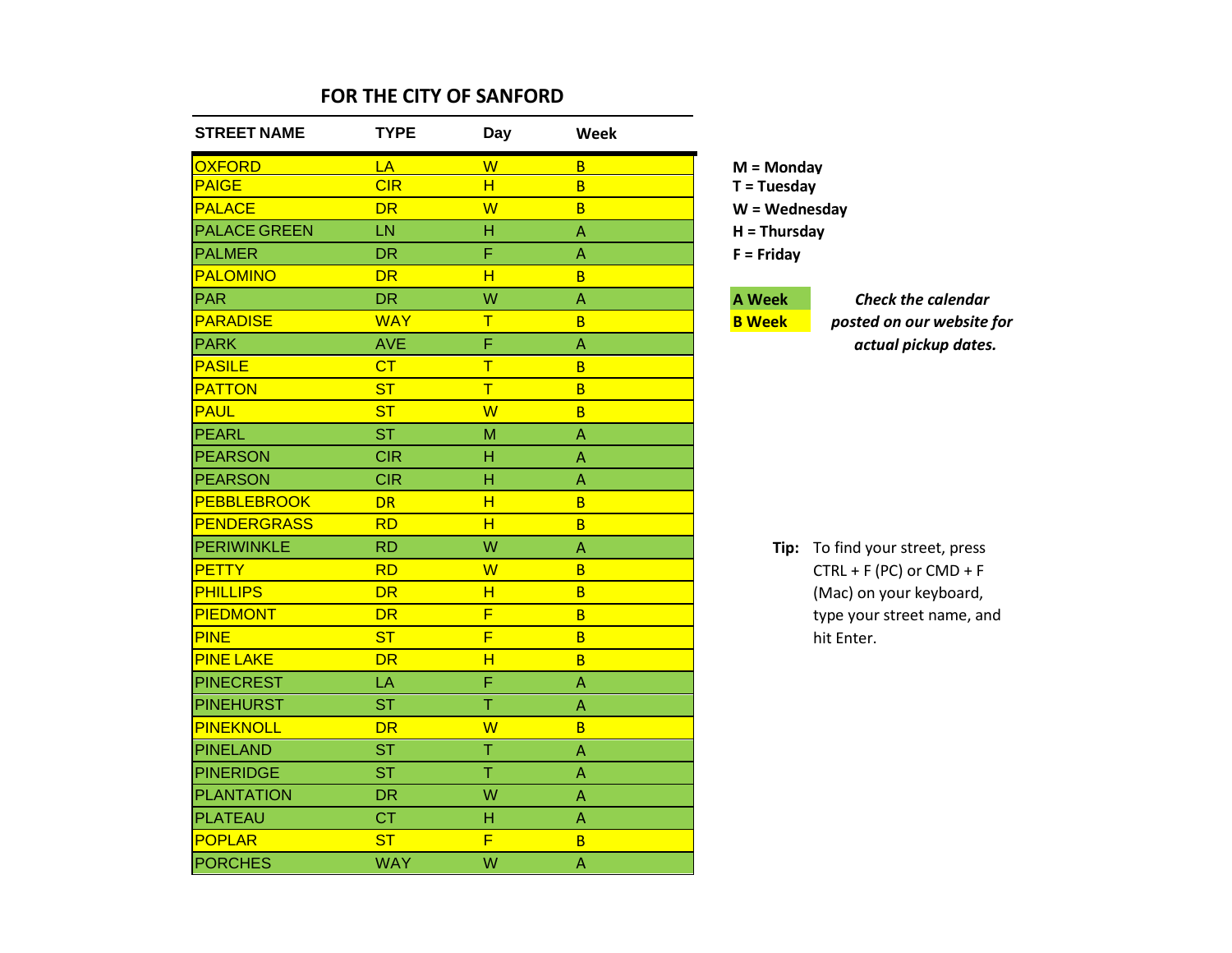| PRICE                  | <b>ST</b>  | н                       | Α            |  |
|------------------------|------------|-------------------------|--------------|--|
| <b>PRIMROSE</b>        | LN         | T                       | A            |  |
| <b>PROSPERITY</b>      | <b>DR</b>  | M                       | A            |  |
| <b>PROVIDENCE HALL</b> | <b>DR</b>  | н                       | A            |  |
| <b>QUARTERMASTER</b>   | <b>DR</b>  | H                       | B            |  |
| <b>QUEENS</b>          | <b>RD</b>  | F                       | A            |  |
| <b>RADCLIFF</b>        | <b>DR</b>  | W                       | A            |  |
| <b>RADIUS</b>          | CIR        | H                       | <sub>B</sub> |  |
| <b>RALEIGH</b>         | <b>ST</b>  | T                       | B            |  |
| <b>RAMSEUR</b>         | <b>ST</b>  | Н                       | Α            |  |
| <b>RAND</b>            | <b>ST</b>  | $\overline{\mathsf{T}}$ | B            |  |
| <b>RANDOLPH</b>        | <b>ST</b>  | Ē                       | Α            |  |
| <b>RAY</b>             | <b>AVE</b> | M                       | <sub>B</sub> |  |
| <b>REDWOOD</b>         | <b>DR</b>  | $\overline{\mathsf{W}}$ | B            |  |
| <b>REGISTER</b>        | <b>ST</b>  | M                       | B            |  |
| <b>RENA</b>            | LN         | F                       | B            |  |
| <b>RENEE</b>           | <b>DR</b>  | M                       | A            |  |
| <b>REVENELL</b>        | <b>DR</b>  | W                       | A            |  |
| <b>RHYNEWOOD</b>       | <b>DR</b>  | н                       | B            |  |
| <b>RICE</b>            | <b>RD</b>  | M                       | A            |  |
| <b>RICHMOND</b>        | <b>DR</b>  | F                       | B            |  |
| <b>RIDGECREST</b>      | <b>DR</b>  | T                       | A            |  |
| <b>ROBBINS</b>         | <b>ST</b>  | H                       | A            |  |
| <b>ROBIN HOOD</b>      | LN         | F                       | B            |  |
| <b>ROCKWOOD</b>        | <b>DR</b>  | W                       | <sub>B</sub> |  |
| <b>ROUNDROCK</b>       | LN         | W                       | B            |  |
| <b>ROLLINS STORE</b>   | <b>RD</b>  | T                       | B            |  |
| <b>ROSE</b>            | <b>ST</b>  | Ŧ                       | A            |  |
| <b>ROSE</b>            | <b>ST</b>  | M                       | B            |  |
| <b>ROSEMARY</b>        | <b>ST</b>  | T                       | A            |  |
| <b>ROSSER</b>          | <b>RD</b>  | M                       | A            |  |
| <b>ROYAL PINES</b>     | <b>DR</b>  | H                       | B            |  |

# **A Week**

**B Week**

*Check the calendar posted on our website for actual pickup dates.*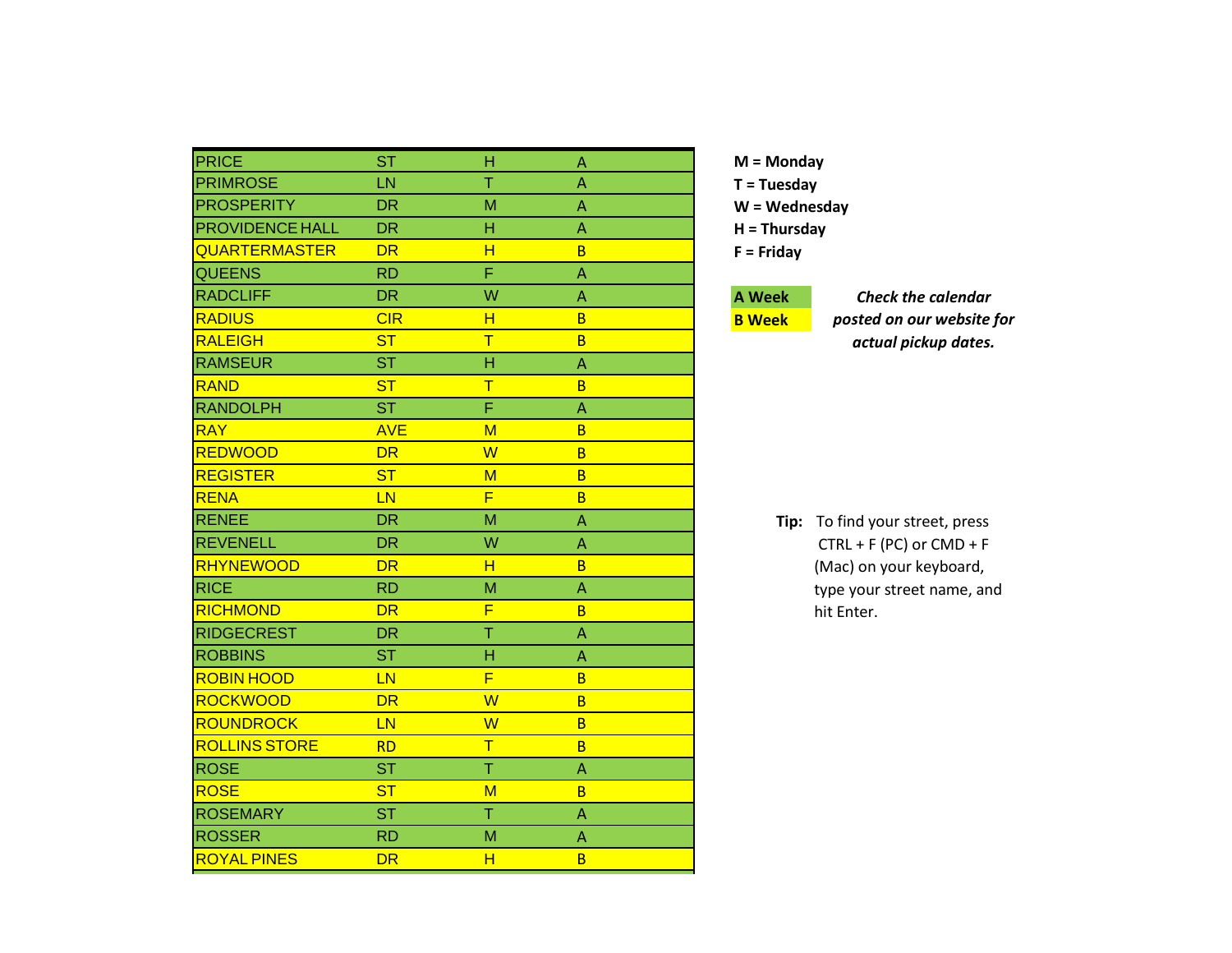| <b>SANDSTONE</b>      | CT         | н | B  |  |
|-----------------------|------------|---|----|--|
| <b>SANDY CREEK CH</b> | <b>RD</b>  | W | B  |  |
| <b>SAPONA</b>         | CIR        | T | B  |  |
| <b>SAUNDERS</b>       | <b>ST</b>  | H | A  |  |
| <b>SAVANNAH</b>       | <b>DR</b>  | F | B  |  |
| <b>SCARLETT</b>       | LN         | F | B  |  |
| <b>SCHOOL</b>         | <b>ST</b>  | T | B  |  |
| <b>SCOTT</b>          | <b>AVE</b> | M | B  |  |
| <b>SEAWELL</b>        | <b>ST</b>  | T | B  |  |
| <b>SECOND</b>         | <b>ST</b>  | M | B  |  |
| <b>SEDGEFIELD</b>     | <b>DR</b>  | F | B  |  |
| <b>SETH</b>           | <b>DR</b>  | F | B  |  |
| <b>SEVENTH</b>        | ST         | M | B  |  |
| <b>SHANNON</b>        | <b>DR</b>  | W | A  |  |
| <b>SHAWNEE</b>        | <b>DR</b>  | Τ | B  |  |
| <b>SHEREE</b>         | LA         | M | B  |  |
| <b>SHERWOOD</b>       | DR         | F | B  |  |
| <b>SHORELINE</b>      | <b>DR</b>  | W | Α  |  |
| <b>SIMMONS</b>        | <b>ST</b>  | M | Α  |  |
| <b>SIMPSON</b>        | <b>DR</b>  | н | B. |  |
| <b>SIXTEENTH</b>      | <b>ST</b>  | M | B  |  |
| <b>SIXTH</b>          | <b>ST</b>  | M | B  |  |
| <b>SMOKETREE</b>      | CT         | F | B  |  |
| <b>SNOW</b>           | CIR        | H | B  |  |
| <b>SOMMERS</b>        | <b>ST</b>  | T | Α  |  |
| <b>SOURWOOD</b>       | <b>CIR</b> | W | Α  |  |
| <b>SOUTH POINTE</b>   |            | T | B  |  |
| <b>SOUTHALL</b>       | PL         | F | A  |  |
| <b>SOUTHWICK</b>      | <b>CT</b>  | M | A  |  |
| <b>SPARROW</b>        | CIR        | н | B  |  |
| <b>SPOTTSWOOD</b>     | DR.        | Ë | A  |  |

#### **A Week B Week**

*Check the calendar posted on our website for actual pickup dates.*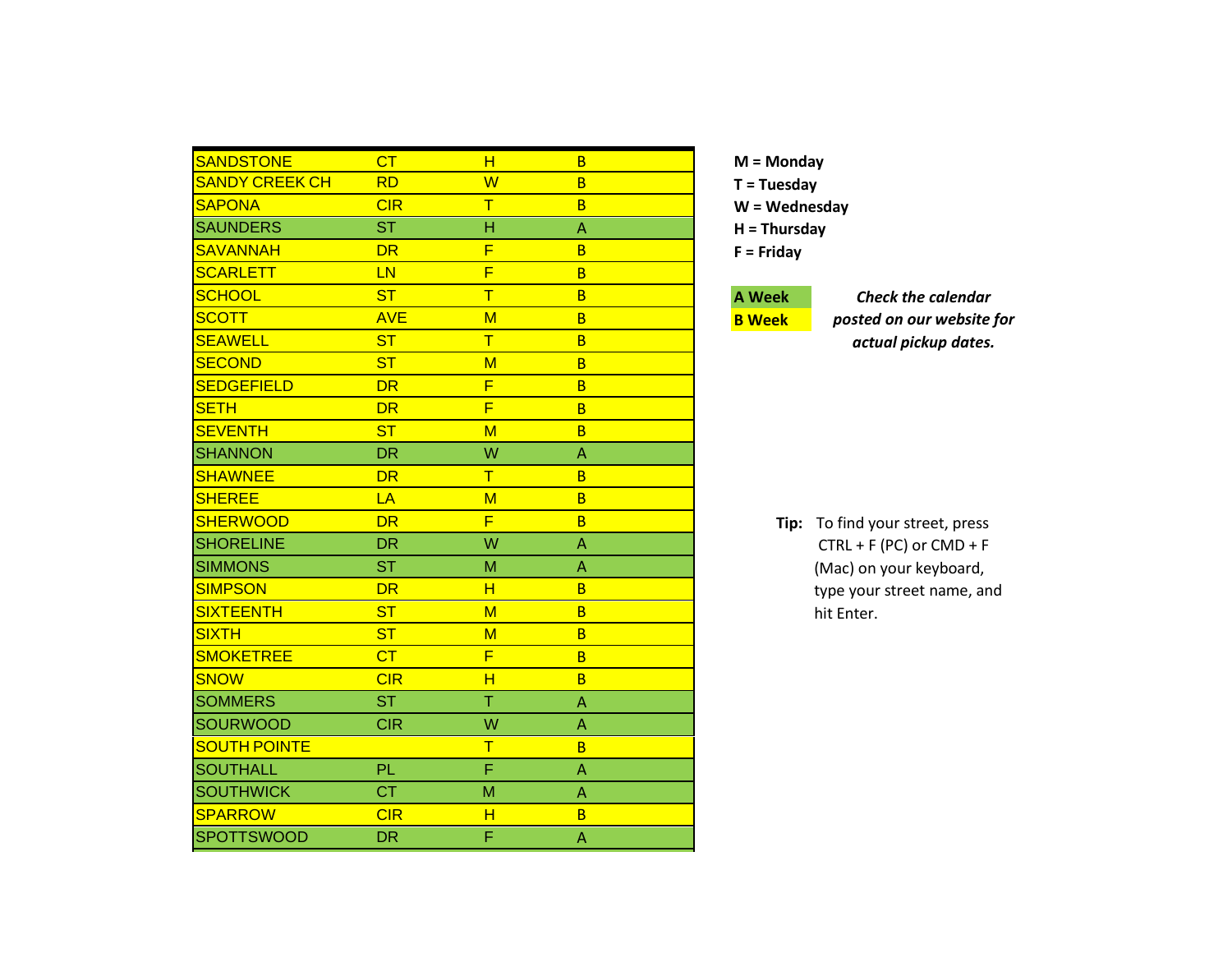| <b>SPRING</b>        | LN         | W                       | A |
|----------------------|------------|-------------------------|---|
| <b>SPRING BRANCH</b> | <b>DR</b>  | F                       | B |
| <b>SPRINGMOOR</b>    | <b>CT</b>  | H                       | Α |
| <b>SPRUCE</b>        | <b>ST</b>  | Ť                       | Α |
| <b>ST JAMES</b>      | <b>WAY</b> | $\overline{\mathsf{T}}$ | B |
| <b>STEELE</b>        | <b>ST</b>  | Ë                       | Α |
| <b>STONE</b>         | <b>ST</b>  | T                       | Α |
| <b>STONE OAK</b>     | <b>CT</b>  | T                       | Α |
| <b>STONERIDGE</b>    | <b>DR</b>  | W                       | B |
| <b>STONEYBROOK</b>   | <b>DR</b>  | н                       | B |
| <b>STREAMSIDE</b>    | DR         | $\overline{\mathsf{W}}$ | B |
| <b>STROUD</b>        | <b>ST</b>  | F                       | B |
| <b>STUART</b>        | <b>DR</b>  | H                       | B |
| <b>SUMMERSET</b>     | <b>PL</b>  | H                       | Α |
| <b>SUMMITT</b>       | <b>DR</b>  | F                       | Α |
| <b>SUNFLOWER</b>     | <b>CIR</b> | М                       | Α |
| <b>SUNNYBROOK</b>    | <b>DR</b>  | F                       | B |
| <b>SUNSET</b>        | <b>DR</b>  | F                       | A |
| <b>SUSSEX</b>        | <b>AVE</b> | F                       | B |
| <b>SUTPHIN</b>       | <b>DR</b>  | W                       | Α |
| <b>SWAN</b>          | <b>ST</b>  | H                       | A |
| <b>TALLEY</b>        | <b>AVE</b> | M                       | B |
| <b>TANBARKWAY</b>    | <b>RD</b>  | F                       | B |
| <b>TANGLEWOOD</b>    | <b>DR</b>  | W                       | A |
| <b>TATON</b>         | <b>CT</b>  | W                       | Α |
| <b>TEAKWOOD</b>      | CT         | W                       | B |
| <b>TEMPLE</b>        | <b>AVE</b> | M                       | B |
| <b>TENTH</b>         | <b>ST</b>  | M                       | B |
| <b>TEW</b>           | <b>ST</b>  | M                       | B |
| <b>THIRD</b>         | <b>ST</b>  | M                       | A |
| <b>THIRD</b>         | <b>ST</b>  | M                       | B |
| <b>THIRTEENTH</b>    | <b>ST</b>  | M                       | B |

# **A Week**

**B Week**

*Check the calendar posted on our website for actual pickup dates.*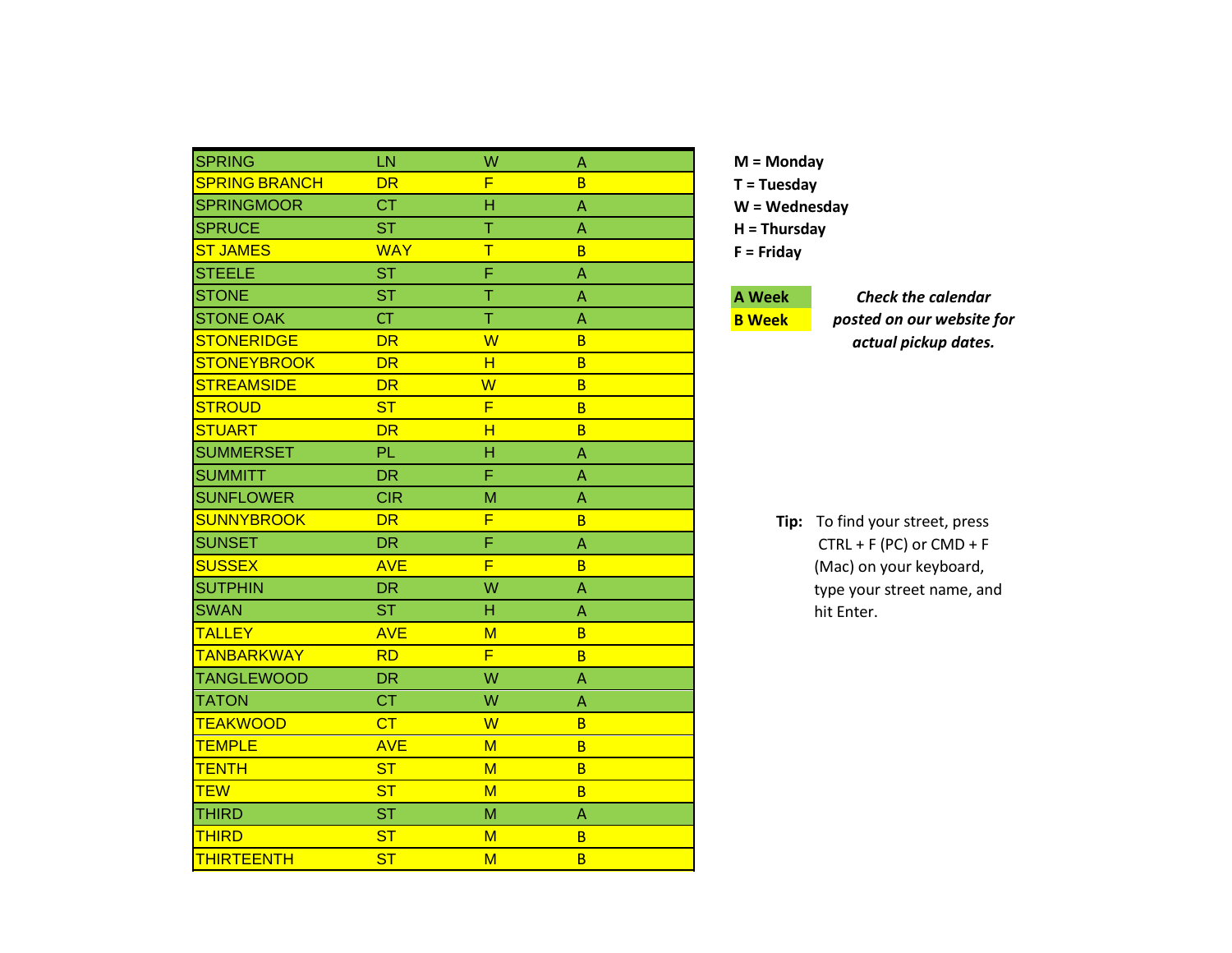| <b>STREET NAME</b>  | <b>TYPE</b> | Day                     | Week                            |                         |
|---------------------|-------------|-------------------------|---------------------------------|-------------------------|
| <b>TIMBER RIDGE</b> | <b>DR</b>   | Τ                       | B                               | $M =$ Monday            |
| <b>TINNEY INN</b>   | <b>RD</b>   | T                       | B                               |                         |
| <b>TOMBERLIN</b>    | <b>RD</b>   | $\overline{\mathsf{W}}$ | B                               | $T = Tuesday$           |
| <b>TOWER RIDGE</b>  | <b>LN</b>   | H                       | B                               | $W = Wednesday$         |
| <b>TRADE</b>        | <b>ST</b>   | $\overline{\mathsf{T}}$ | B                               | $H = Thursday$          |
| <b>TRUELOVE</b>     | <b>ST</b>   | $\overline{\mathsf{T}}$ | A                               | $F =$ Friday            |
| <b>TRUMAN</b>       | <b>DR</b>   | W                       | A                               |                         |
| <b>TRYON</b>        | <b>ST</b>   | F                       | A                               | <b>A Week</b><br>Che    |
| <b>TUCK</b>         | CT          | $\overline{\mathsf{F}}$ | B                               | <b>B</b> Week<br>postea |
| <b>TUCKER HOUSE</b> | <b>CT</b>   | H                       | $\boldsymbol{\mathsf{\Lambda}}$ | act                     |
| <b>TUSCANY</b>      | <b>PL</b>   | W                       | B                               |                         |
| <b>TYRONE</b>       | <b>DR</b>   | M                       | A                               |                         |
| <b>TYVOLA</b>       | <b>ST</b>   | M                       | Α                               |                         |
| <b>UTLEY</b>        | <b>CT</b>   | M                       | Α                               |                         |
| <b>VALLEY</b>       | <b>RD</b>   | W                       | A                               |                         |
| <b>VALLEY</b>       | <b>RD</b>   | W                       | B                               |                         |
| <b>VANCE</b>        | <b>ST</b>   | F                       | A                               |                         |
| <b>VANCE</b>        | <b>ST</b>   | H                       | A                               |                         |
| <b>VANTAGE</b>      | PT          | W                       | B                               | Tip: To find yo         |
| <b>VERANDA</b>      | <b>CT</b>   | W                       | A                               | $CTRL + F$              |
| <b>VICTORY</b>      | <b>DR</b>   | W                       | $\overline{B}$                  | (Mac) on                |
| <b>VILLA</b>        | CIR         | F                       | $\overline{B}$                  | type your               |
| <b>VONCANNON</b>    | <b>CIR</b>  | W                       | A                               | hit Enter.              |
| <b>WADDELL</b>      | <b>ST</b>   | M                       | Α                               |                         |
| <b>WADE</b>         | <b>DR</b>   | F                       | B                               |                         |
| <b>WALDEN</b>       | <b>ST</b>   | H                       | $\overline{A}$                  |                         |
| <b>WALL</b>         | <b>ST</b>   | H                       | A                               |                         |
| <b>WALL</b>         | <b>ST</b>   | $M$                     | B                               |                         |
| <b>WALNUT</b>       | <b>DR</b>   | F                       | A                               |                         |
| <b>WASHINGTON</b>   | <b>AVE</b>  | M                       | Α                               |                         |
| <b>WASHINGTON</b>   | <b>AVE</b>  | H                       | A                               |                         |
| <b>WATERFORD</b>    | CT          | W                       | $\overline{B}$                  |                         |
| <b>WATERS EDGE</b>  | <b>DR</b>   | F                       | B                               |                         |

**Check the calendar** 

 $posted$  *on our website for* actual pickup dates.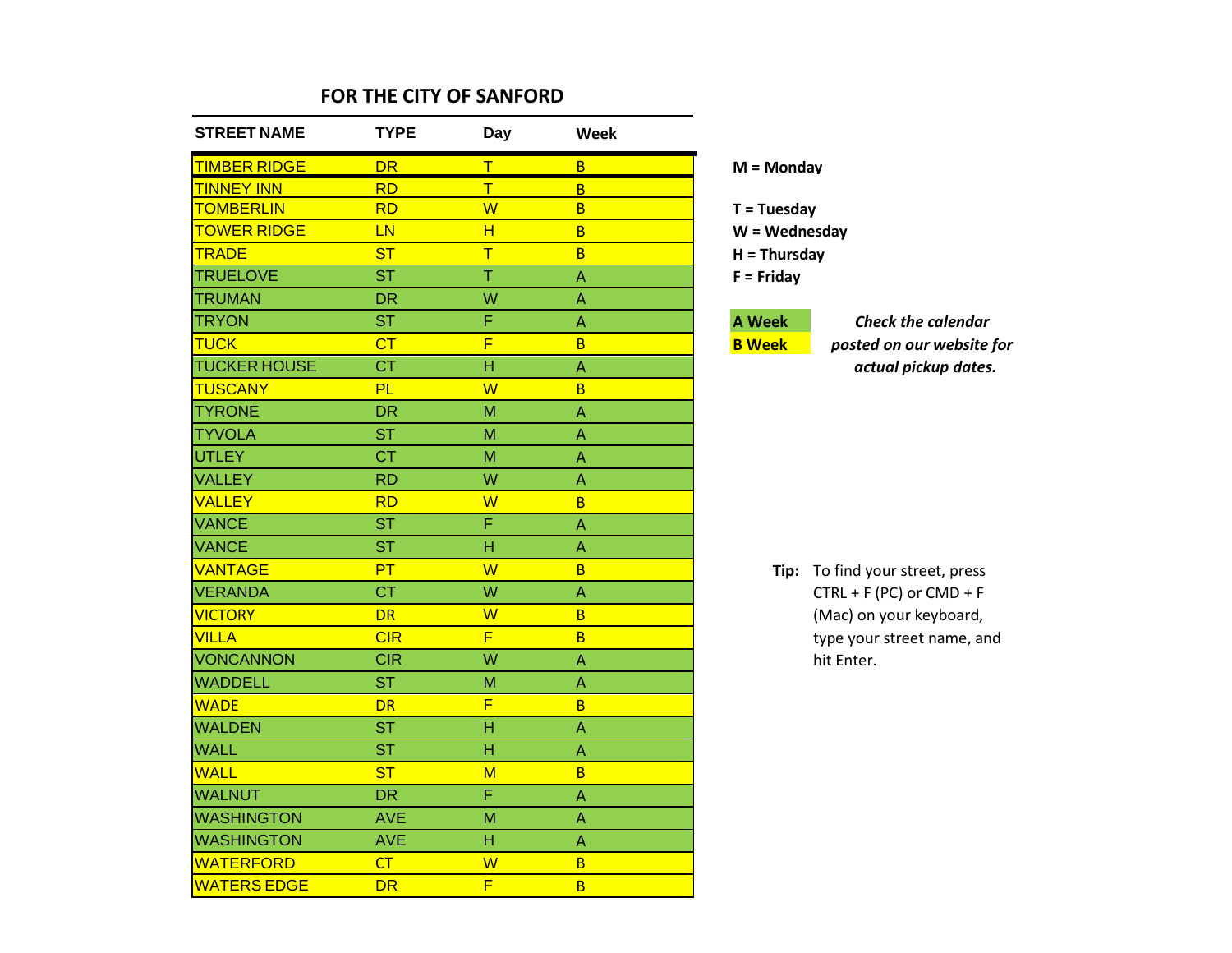| <b>WATERSIDE</b>      | DR         | W      | B |  |
|-----------------------|------------|--------|---|--|
| <b>WATSON</b>         | <b>AVE</b> | $\top$ | B |  |
| <b>WATTS</b>          | <b>ST</b>  | M      | Α |  |
| <b>WAYNE</b>          | <b>ST</b>  | F      | B |  |
| <b>WEATHERSPOON</b>   | <b>ST</b>  | F      | A |  |
| <b>WEATHERWOOD</b>    | <b>CT</b>  | W      | A |  |
| <b>WEBB</b>           | <b>ST</b>  | F      | B |  |
| <b>WELLINGTON</b>     | <b>DR</b>  | W      | B |  |
| <b>WELLSTON</b>       | PL         | н      | B |  |
| <b>WENTWORTH</b>      | <b>CT</b>  | W      | A |  |
| <b>WEST CASTLE</b>    | CT         | н      | B |  |
| <b>WEST CHASE</b>     | <b>RUN</b> | н      | B |  |
| <b>WEST LANDING</b>   | <b>DR</b>  | н      | B |  |
| <b>WEST OAK</b>       | <b>WAY</b> | H      | B |  |
| <b>WEST POINTE</b>    |            | T      | B |  |
| <b>WESTCOTT</b>       | CIR        | н      | B |  |
| <b>WESTFALL</b>       | CR         | H      | B |  |
| <b>WESTGATE</b>       | <b>DR</b>  | W      | Α |  |
| <b>WESTOVER</b>       | <b>DR</b>  | H      | B |  |
| <b>WESTPORT</b>       | <b>PL</b>  | H      | B |  |
| <b>WESTWOOD</b>       | <b>DR</b>  | W      | B |  |
| <b>WHIP POOR WILL</b> | LA         | М      | A |  |
| <b>WHITFORD</b>       | <b>ST</b>  | F      | A |  |
| <b>WICKER</b>         | <b>ST</b>  | H      | B |  |
| <b>WICKER</b>         | <b>ST</b>  | F      | A |  |
| <b>WICKFIELD</b>      | <b>DR</b>  | H      | B |  |
| <b>WIGGINS</b>        | <b>WAY</b> | H      | B |  |
| <b>WILEY</b>          | <b>ST</b>  | н      | B |  |
| <b>WILKINS</b>        | <b>DR</b>  | W      | A |  |
| <b>WILLIAMS</b>       | <b>ST</b>  | т      | B |  |
| <b>WILLOW RIDGE</b>   | <b>DR</b>  | T      | B |  |

# **A Week**

**B Week**

*Check the calendar posted on our website for actual pickup dates.*